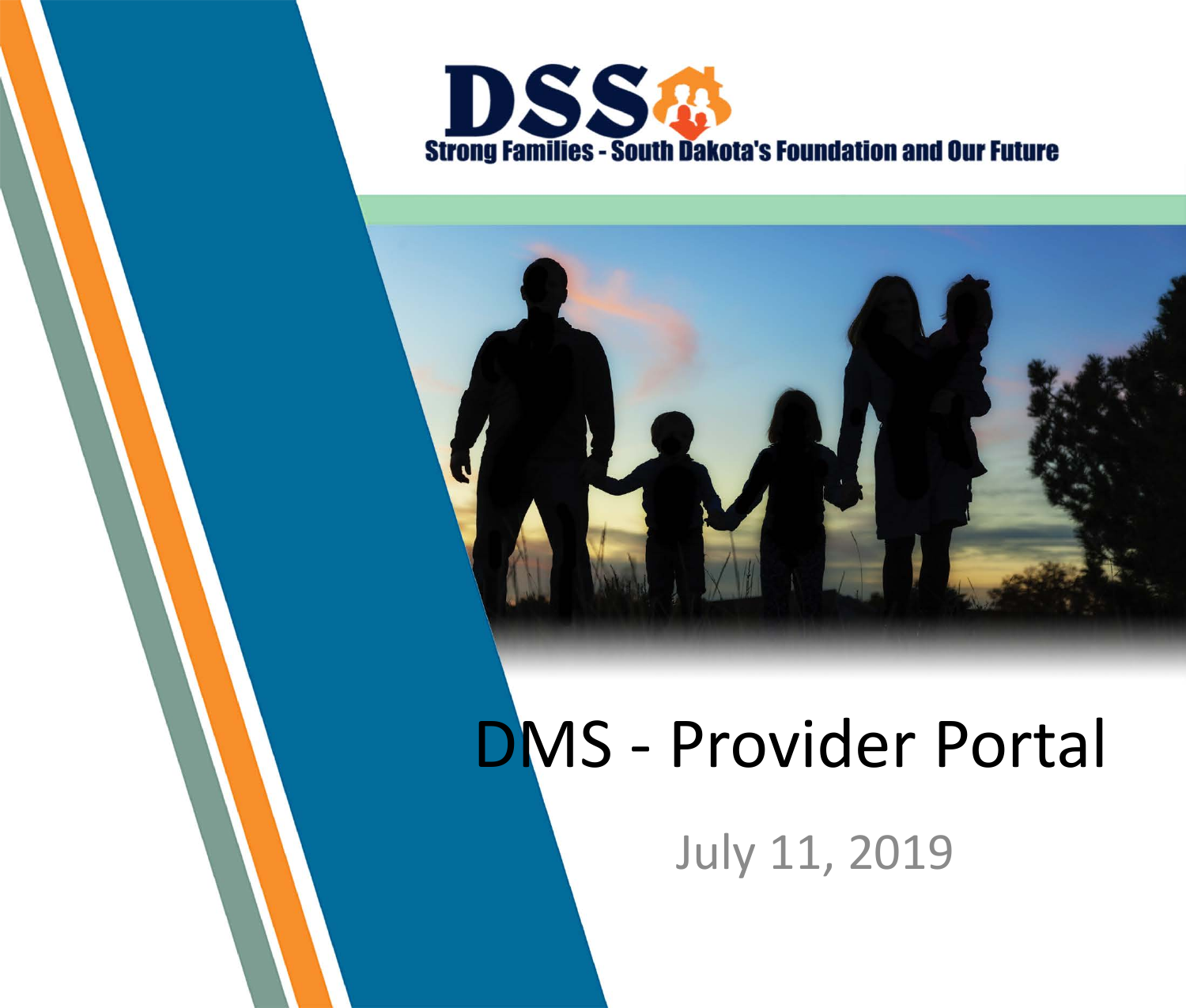



- The provider Online Portal allows providers access to pertinent information on recipients and claims.
- The home page allows for selection of various topics shown as "half moons" on the top of the page.
- It also shows a calendar of events and any messages that DMS posts.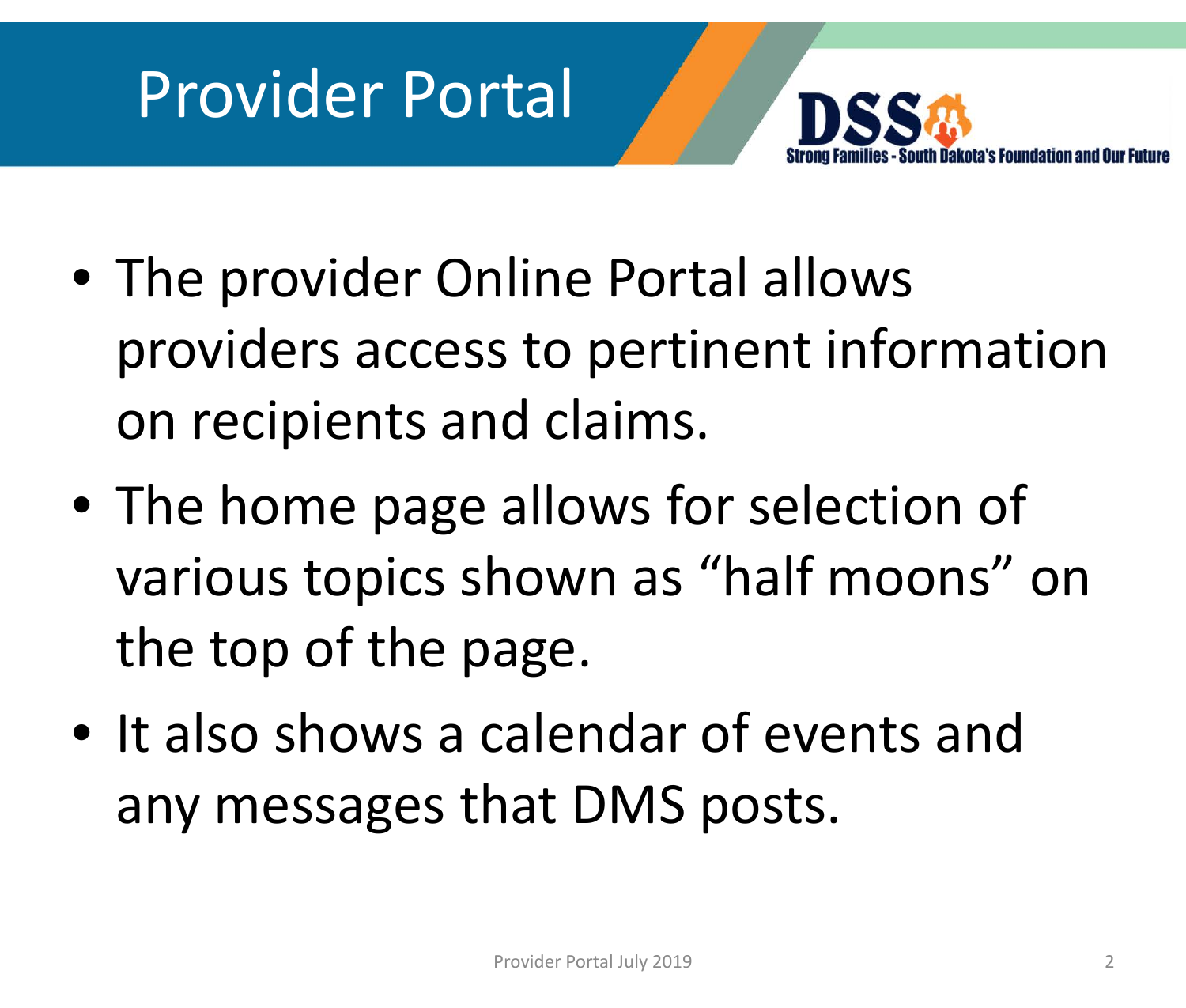## Provider Home Page



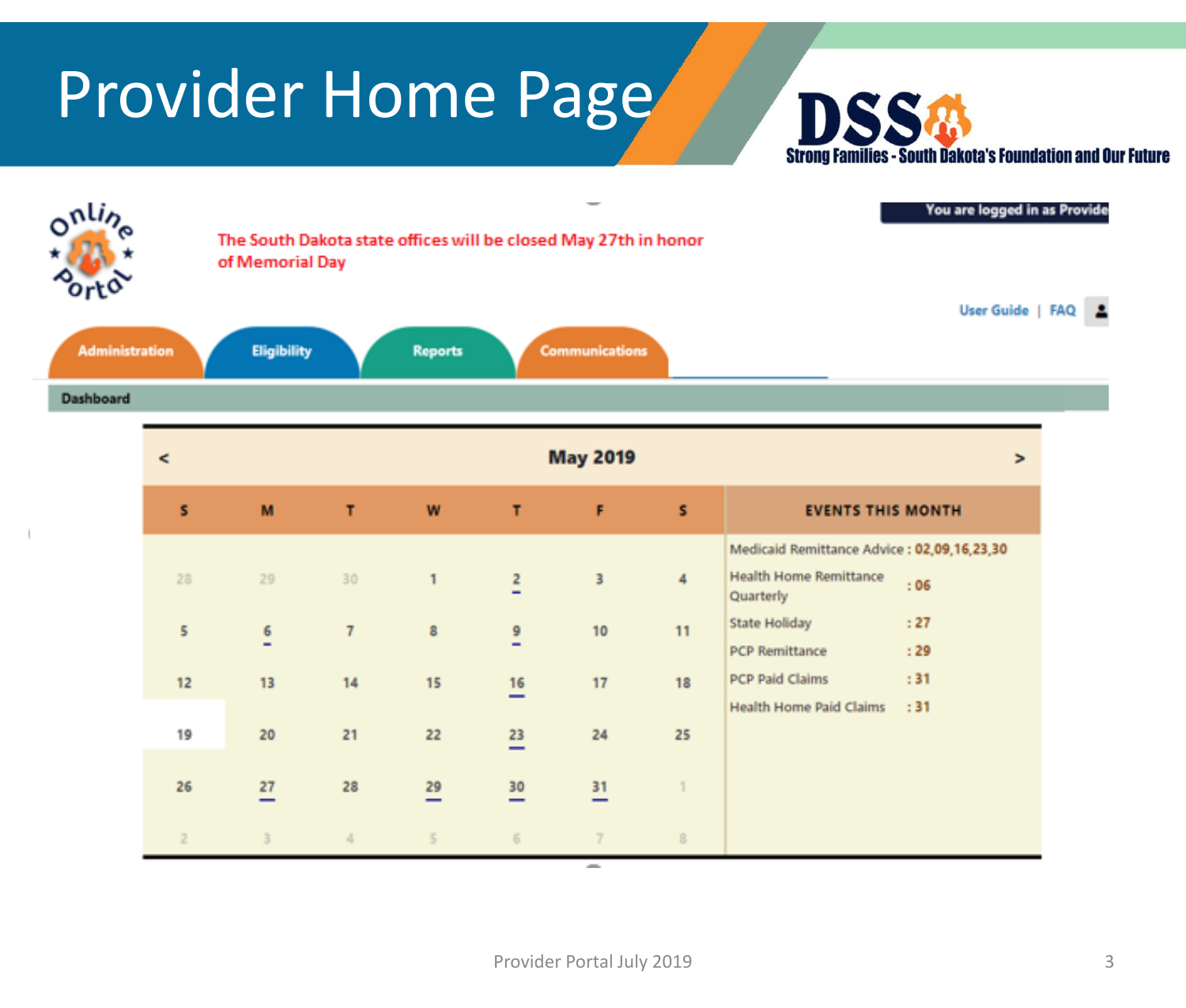## Administration



- Available to Provider Admins
- Audit Trail
	- Allows providers, based on their access permissions, to view audit information on inquiries and reports
- User Maintenance
	- Add or inactivate users
	- Reset Password
	- Give or remove permissions to NPIs, Reports, Communication tab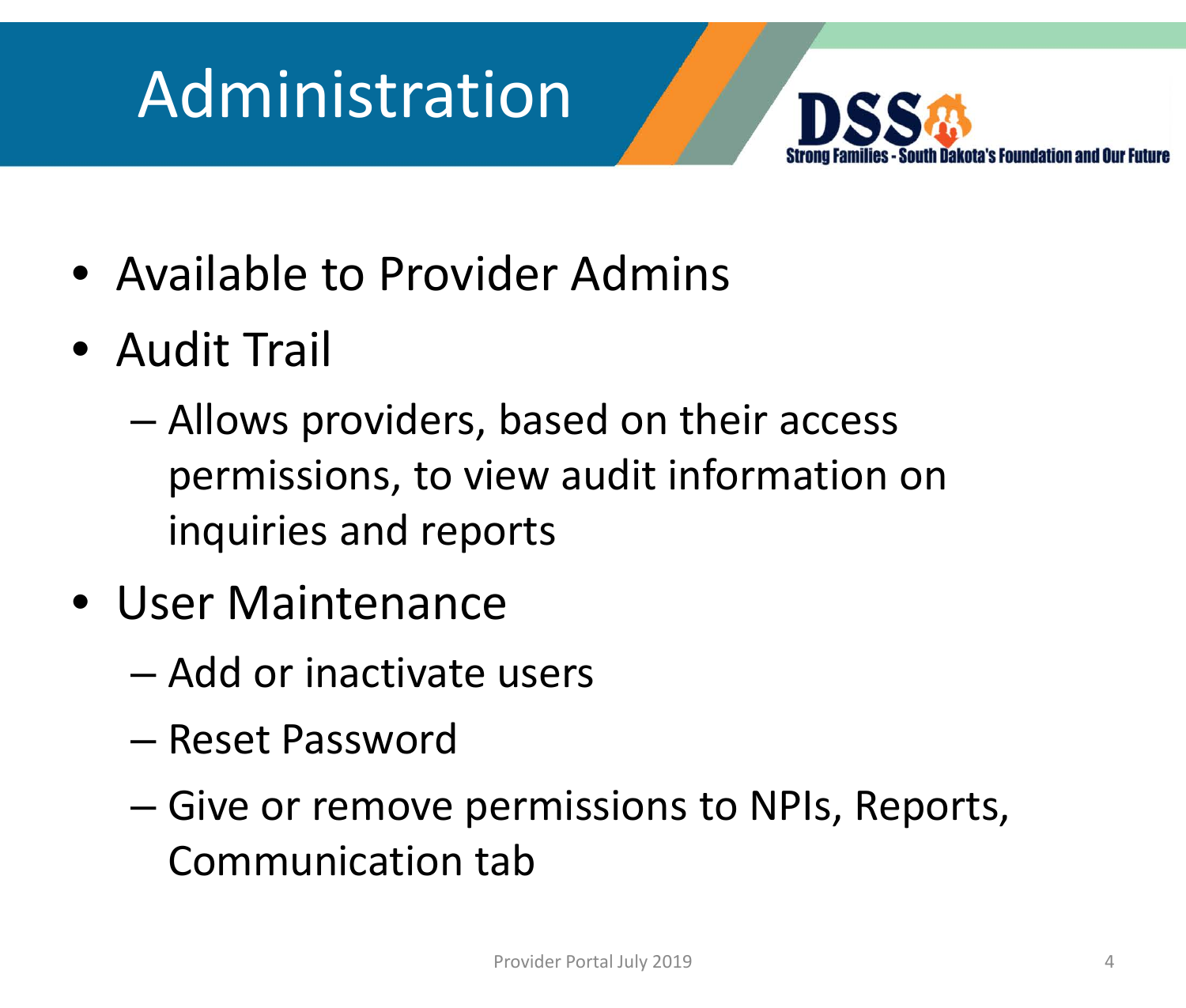



- Allows providers to make recipient eligibility inquiries
- 16 different Cost Share Type options to choose from
	- Health Benefit searches are limited to 1 month at a time
	- All other are able to span 6 months
	- Can go as far back as 3 years
- Various Search options for finding the recipient
	- Recipient ID
	- Combination of Name, last 4 of SSN, and/or DOB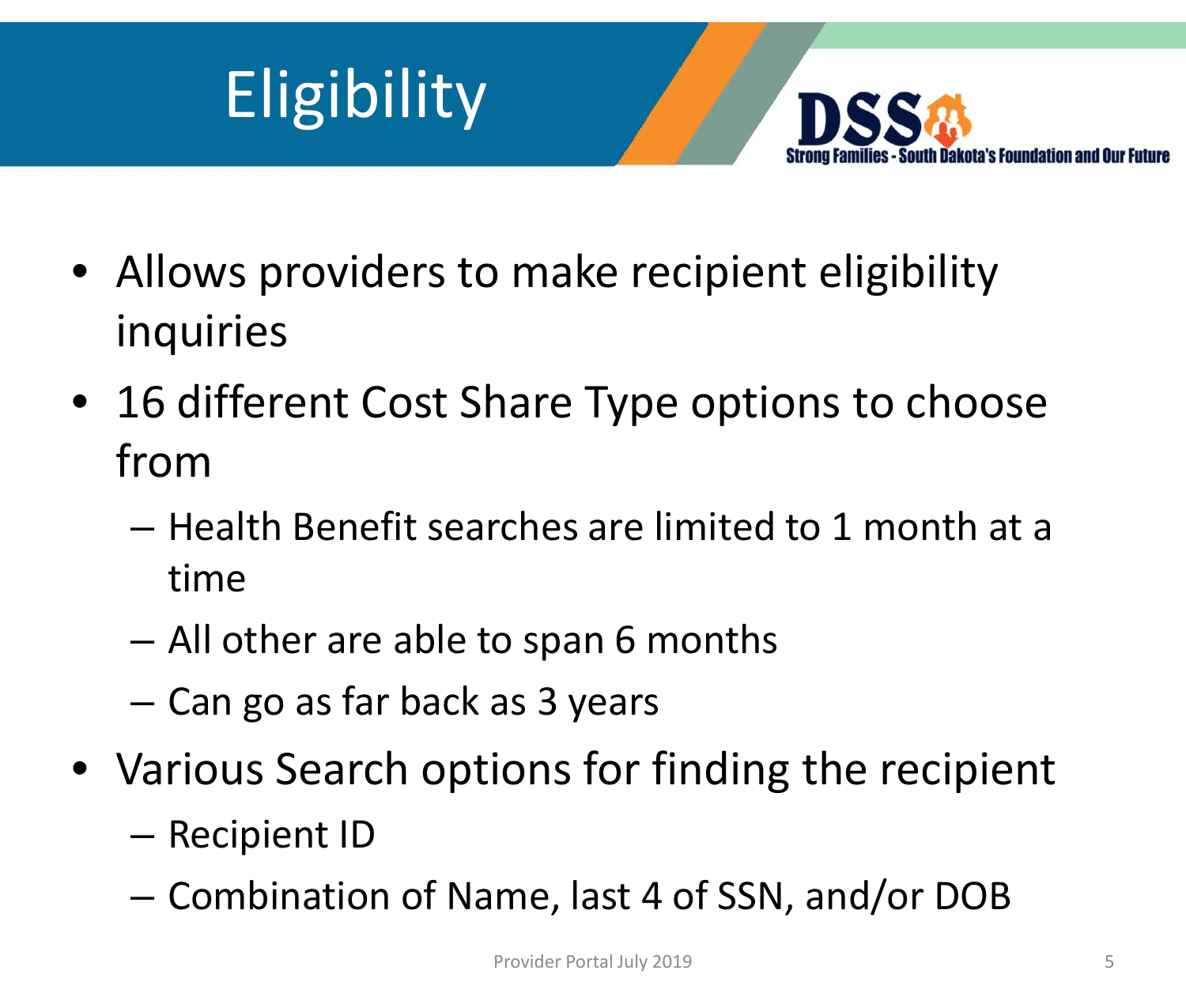

| <b>Eligibility Inquiry</b>                                                                                                                                                                                                                                                                                       |                             |                                |                            |                                |         |                  |                      |   |
|------------------------------------------------------------------------------------------------------------------------------------------------------------------------------------------------------------------------------------------------------------------------------------------------------------------|-----------------------------|--------------------------------|----------------------------|--------------------------------|---------|------------------|----------------------|---|
| Searches are limited to 1 month at a time when Health Benefit Plan Coverage is selected. All other searches are limited up to 6 months at a time.<br>Search spans can be up to 3 years in the past. If no date is selected, results will be displayed for the current date through the end of the current month. |                             |                                |                            |                                |         |                  |                      |   |
| Note: Up to 5 recipients can be searched at a time.                                                                                                                                                                                                                                                              |                             |                                |                            |                                |         |                  |                      |   |
| <b>Cost Share Type</b>                                                                                                                                                                                                                                                                                           | Select                      |                                |                            | $\checkmark$                   |         | <b>Provider:</b> | <b>Servicing NPI</b> |   |
| <b>Dates of Service</b>                                                                                                                                                                                                                                                                                          | From                        | $\mathop{^{\rm int}}\nolimits$ | To                         | 曲                              |         |                  | <b>Servicing NPI</b> | Q |
|                                                                                                                                                                                                                                                                                                                  |                             |                                |                            |                                |         |                  | $^\circledR$         |   |
|                                                                                                                                                                                                                                                                                                                  |                             |                                |                            |                                |         |                  |                      |   |
|                                                                                                                                                                                                                                                                                                                  |                             |                                |                            |                                |         |                  |                      |   |
|                                                                                                                                                                                                                                                                                                                  |                             |                                |                            |                                |         |                  |                      |   |
|                                                                                                                                                                                                                                                                                                                  |                             |                                |                            |                                |         |                  |                      |   |
|                                                                                                                                                                                                                                                                                                                  |                             |                                |                            |                                |         |                  |                      |   |
| Search Option #1:                                                                                                                                                                                                                                                                                                | <b>Recipient ID</b>         |                                |                            |                                | $+$ Add |                  |                      |   |
| Search Option #2:                                                                                                                                                                                                                                                                                                | <b>Recipient First Name</b> |                                | <b>Recipient Last Name</b> |                                |         |                  |                      |   |
| 3 out of 4 are                                                                                                                                                                                                                                                                                                   | Last 4 of SSN               |                                | <b>Date of Birth</b>       | $\mathop{^{\rm int}}\nolimits$ | $+$ Add | <b>B</b> Reset   |                      |   |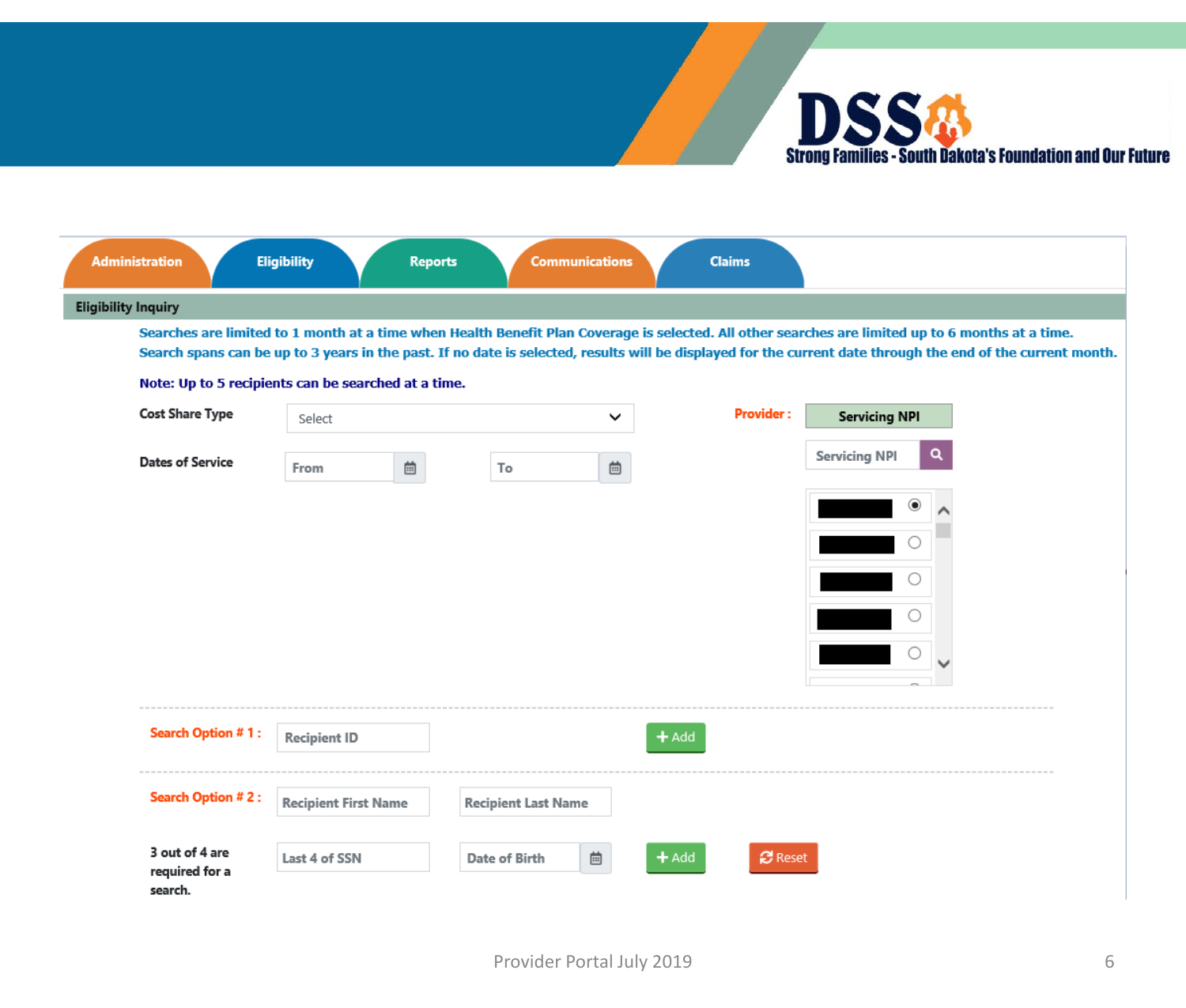### Eligibility Inquiry Results



Courth Delrote Modicaid

| 05/19/2019                                   | <b>Recipient Eligibility Inquiry</b>                                             | SOULII DAKOLA MEGICAIG<br><b>Online Portal</b> |
|----------------------------------------------|----------------------------------------------------------------------------------|------------------------------------------------|
| Submitter                                    |                                                                                  | Page 1 of 2                                    |
| Name: William Miller                         | NPI:                                                                             |                                                |
| Inquiry Date From: 05/01/2019                |                                                                                  | Inquiry Date To: 05/15/2019                    |
| Transaction ID: 105351-1                     |                                                                                  |                                                |
| <b>Insured Information</b>                   |                                                                                  |                                                |
| Recipient ID: The Telesting                  | п<br><b>Section of Editor A 1991</b>                                             |                                                |
| Gender: M                                    |                                                                                  |                                                |
| Date of Birth:<br><b>CONTRACTOR</b>          | <b><i>CALCULATION</i></b>                                                        |                                                |
| <b>Eligibility</b>                           |                                                                                  | Dates are valid for current query.             |
| 40-Active Coverage: Medicaid - Full Coverage |                                                                                  |                                                |
| Eligibility: 5/1/2019 - 5/15/2019            |                                                                                  |                                                |
| Primary Care Provider/Health Home Provider   |                                                                                  |                                                |
| <b>Primary Care Location</b>                 | <b>Primary Care Provider</b>                                                     | Eligibility: 5/1/2019 - 5/15/2019              |
| MISSION COMMUNITY HEALTH CENTE               | MISSION COMMUNITY HEALTH<br>CENTE                                                | Primary Care Co-pay: \$0.00                    |
| 161 S MAIN, PO BOX 49                        |                                                                                  |                                                |
| MISSION, SD 57555-0049                       |                                                                                  |                                                |
| (605) 856-2295                               |                                                                                  |                                                |
|                                              | * Cost share amounts exceeding \$0.00 apply to non-PCP/HH provider visitis only. |                                                |
| <b>Cost Share</b>                            |                                                                                  |                                                |
| Dates                                        | <b>Service Type</b>                                                              | Amount                                         |
| 5/1/2019 - 5/15/2019                         | Chiropractic                                                                     | \$0.00 per procedure                           |
| 5/1/2019 - 5/15/2019                         | Dental Care                                                                      | \$0.00 per procedure                           |
|                                              |                                                                                  |                                                |
|                                              |                                                                                  |                                                |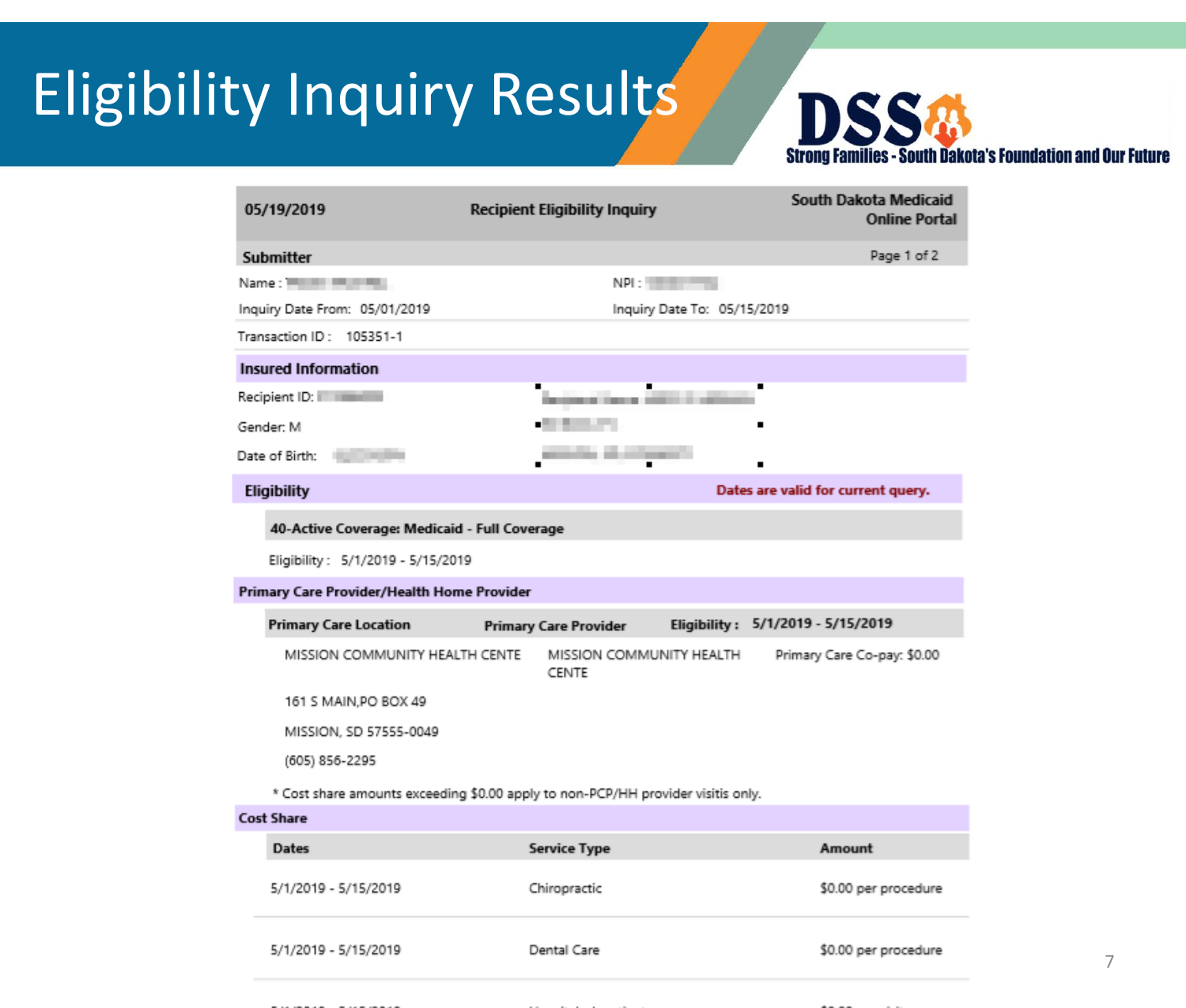## Health Benefit Plan Coverage Results



| 02/01/2019           | <b>Recipient Eligibility Inquiry</b>        | South Dakota Medicaid<br><b>Online Portal</b> |
|----------------------|---------------------------------------------|-----------------------------------------------|
| Submitter            |                                             | Page 2 of 2                                   |
| 1/1/2019 - 1/31/2019 | Generic Prescription Drugs                  | \$1.00 per quantity<br>approved               |
| 1/1/2019 - 1/31/2019 | Physician Services                          | \$3.00 per visit                              |
| 1/1/2019 - 1/31/2019 | Vision                                      | \$2.00 per procedure                          |
| 1/1/2019 - 1/31/2019 | Independent Mental Health<br>Practitioners. | \$3.00 per procedure                          |
|                      |                                             |                                               |

\* Non-covered charges are patient's responsibility.

You can see the most common cost share categories. Please note these cost share amounts apply to non-PCP/HH provider visits only.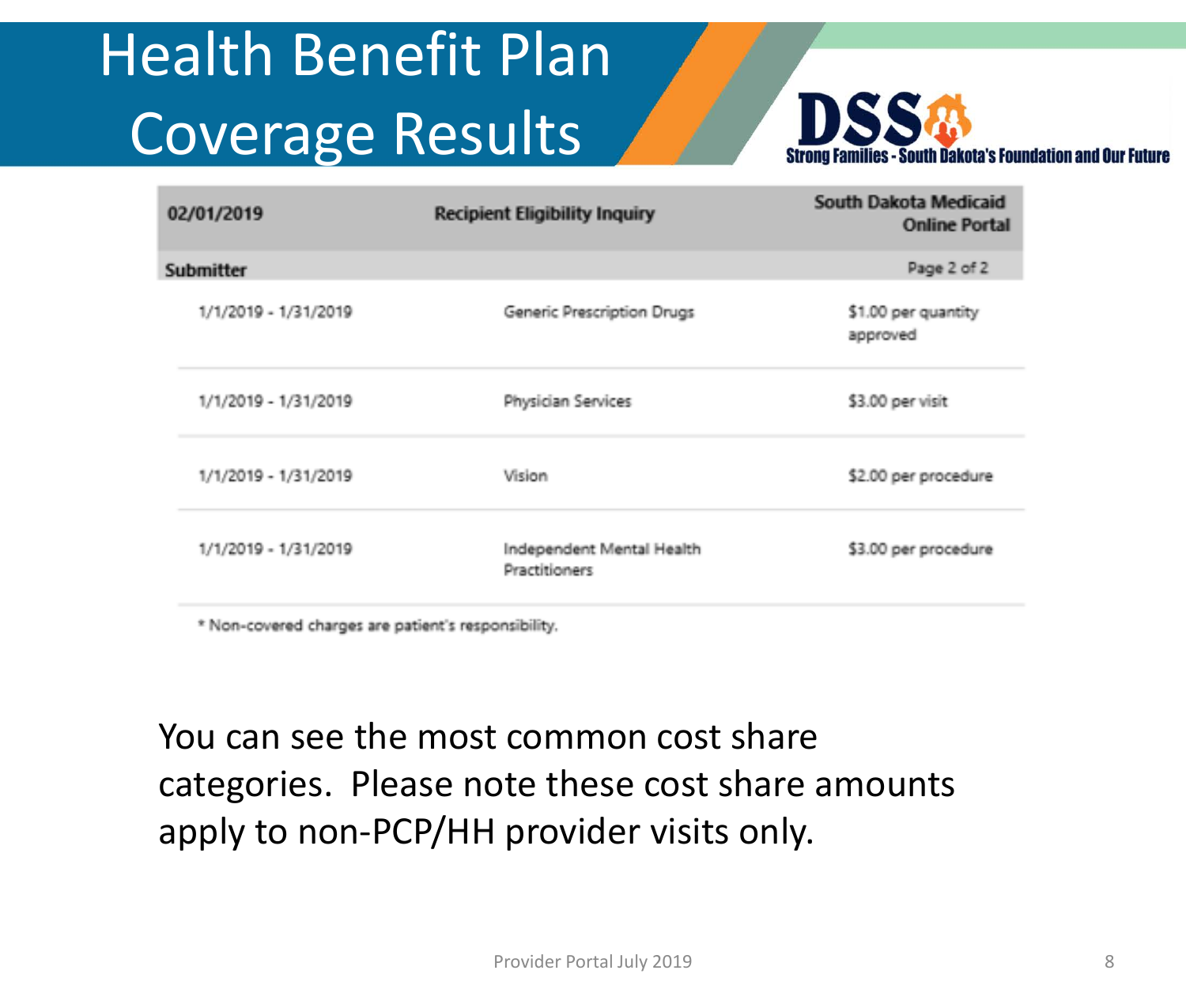#### Level of Care Information



- If the recipient is eligible for a waiver program or another type of Level of Care, that information is at the bottom of any Recipient Eligibility Inquiry:
- If there is no Level of Care assigned, no Level of Care will be shown.

| 02/01/2019                                          | <b>Recipient Eligibility Inquiry</b>              | South Dakota Medicaid<br><b>Online Portal</b> |
|-----------------------------------------------------|---------------------------------------------------|-----------------------------------------------|
| Submitter                                           |                                                   | Page 2 of 2                                   |
| 10/1/2018 - 10/31/2018                              | Independent Mental Health<br><b>Practitioners</b> | \$0.00 per procedure                          |
| * Non-covered charges are patient's responsibility. |                                                   |                                               |
|                                                     |                                                   |                                               |

#### **Level of Care**

HOPE Waiver - Assisted Living

10/1/2018 - 10/31/2018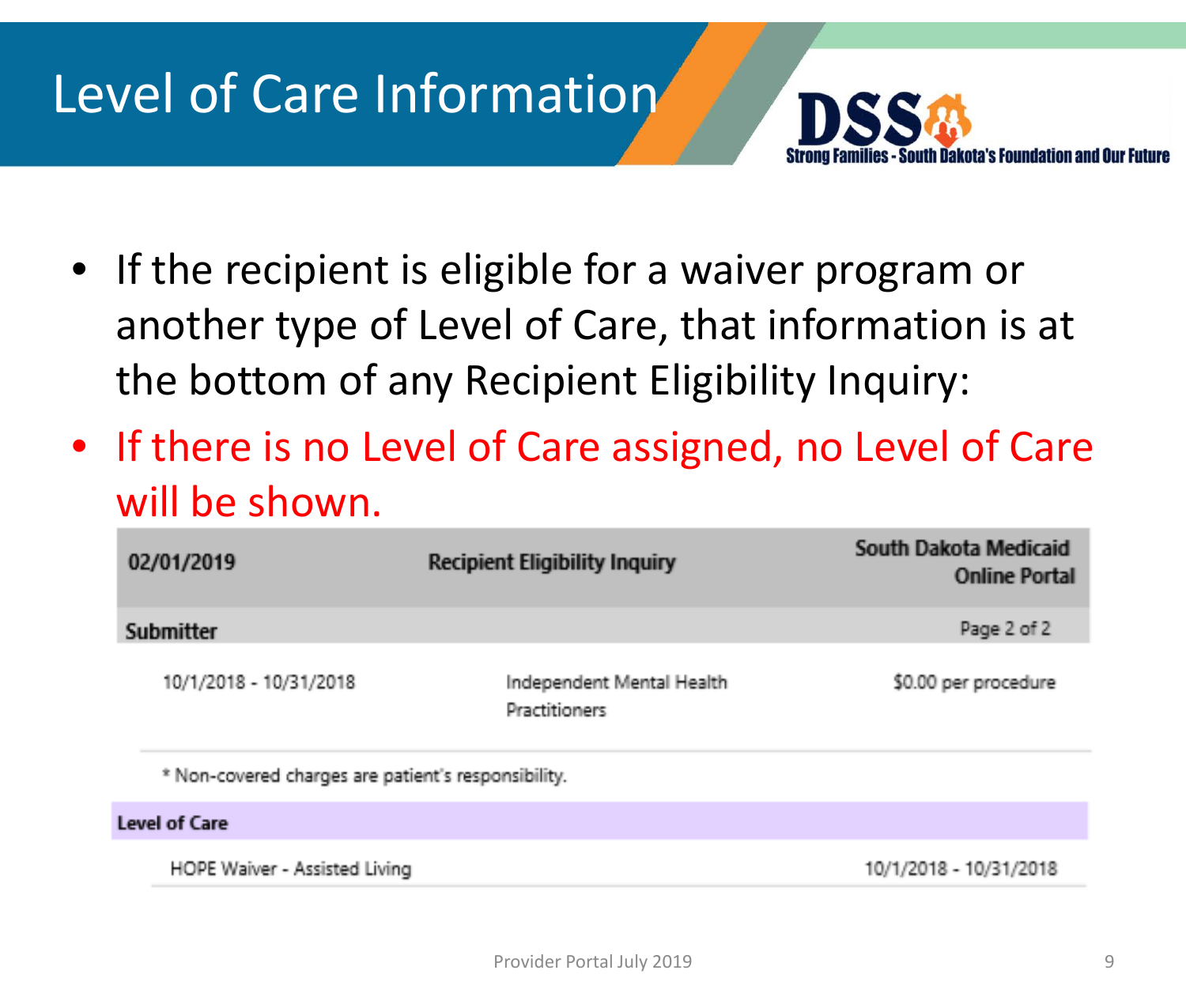#### Possible Suspension of Benefits information



- Below you will notice that there is a possible suspension of benefits during the searched time frame.
- Medicaid may not cover charges billed during that time frame. Please call our service unit for more information.

| <b>Insured Information</b>                   |                                    |
|----------------------------------------------|------------------------------------|
| Recipient ID:                                | Recipient Name:                    |
| Gender: M                                    |                                    |
| Date of Birth:                               |                                    |
| <b>Eligibility</b>                           | Dates are valid for current query. |
| 31-Active Coverage: Medicaid - Full Coverage |                                    |
| Eligibility: 2/1/2018 - 2/28/2018            |                                    |
| <b>Possible Suspension of Benefits</b>       |                                    |
| Suspension: 2/1/2018 - 2/23/2018             |                                    |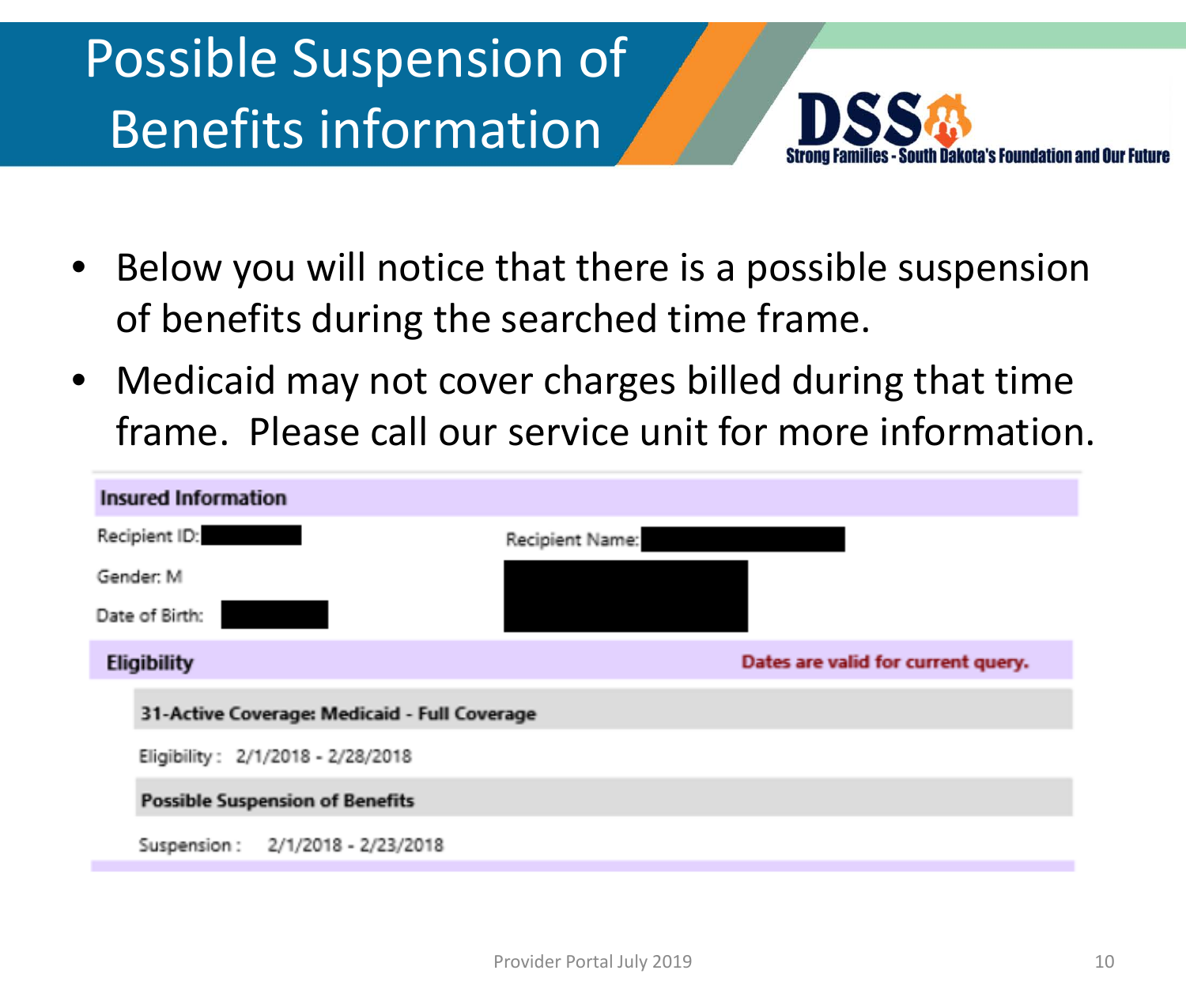

- When you select a specialized cost share type, such as Brand Name Prescription Drugs, you may search up to a 6 month time frame as far back as 3 years.
- Notice on the following example there is no cost share during the inactive period.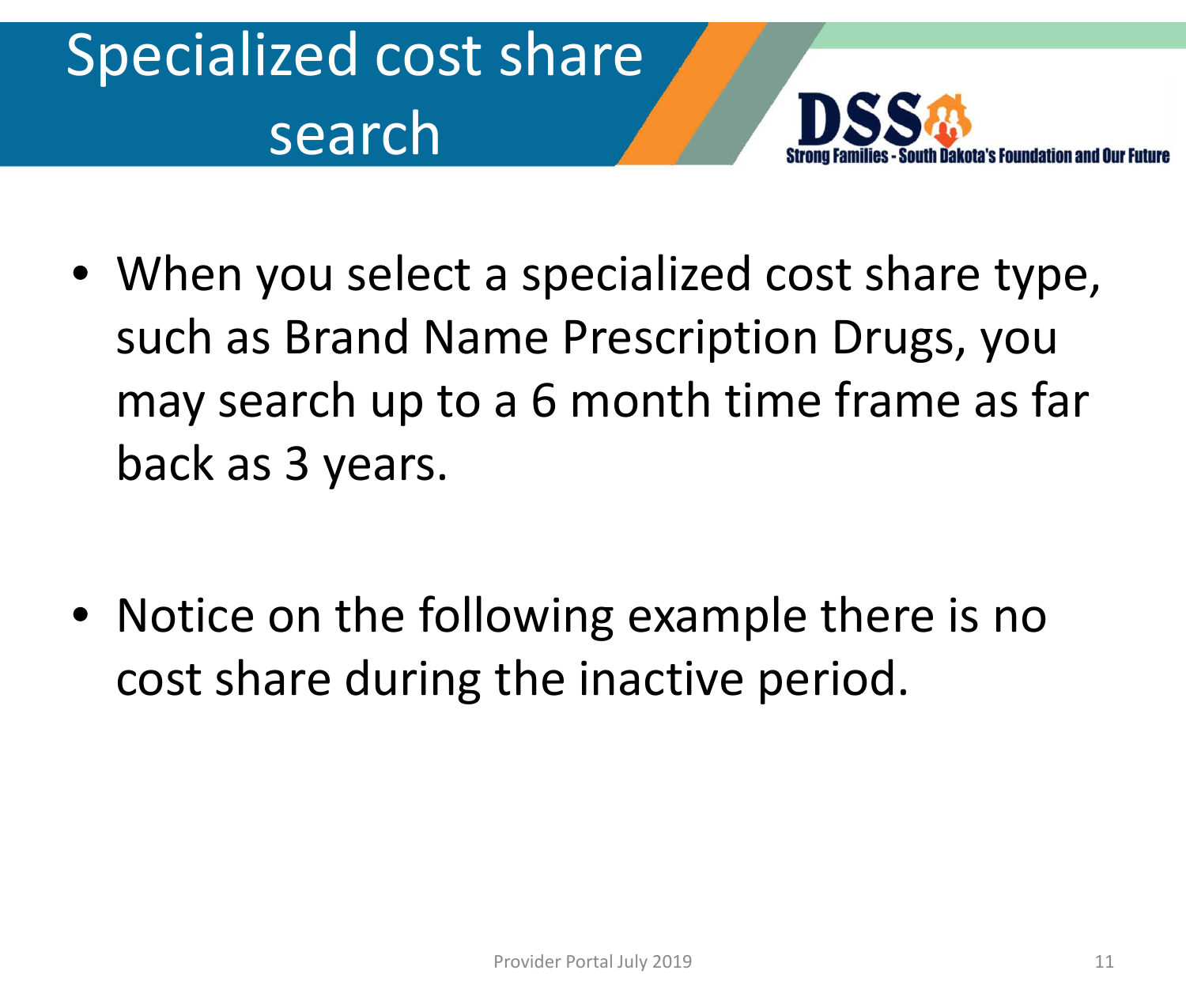#### Brand Name Prescription Drugs Results



| 02/01/2019                                   | <b>Recipient Eligibility Inquiry</b> | South Dakota Medicaid<br><b>Online Portal</b> |
|----------------------------------------------|--------------------------------------|-----------------------------------------------|
| Submitter                                    |                                      | Page 1 of 1                                   |
| Name:                                        | NPL:                                 |                                               |
| Inquiry Date From: 08/01/2018                | Inquiry Date To: 09/30/2018          |                                               |
| Transaction ID: 105272-1                     |                                      |                                               |
| <b>Insured Information</b>                   |                                      |                                               |
| Recipient ID:                                | Recipient Name:                      |                                               |
| Gender: F                                    |                                      |                                               |
| Date of Birth:                               |                                      |                                               |
| <b>Eligibility</b>                           |                                      | Dates are valid for current query.            |
| <b>INACTIVE</b>                              |                                      |                                               |
| Eligibility: 8/1/2018 - 8/31/2018            |                                      |                                               |
| 40-Active Coverage: Medicaid - Full Coverage |                                      |                                               |
| Eligibility: 9/1/2018 - 9/30/2018            |                                      |                                               |
| <b>Cost Share</b>                            |                                      |                                               |
| <b>Dates</b>                                 | <b>Service Type</b>                  | <b>Amount</b>                                 |
| 9/1/2018 - 9/30/2018                         | Brand Name Prescription Drugs        | \$3.30 per quantity<br>approved               |
|                                              |                                      |                                               |

\* Non-covered charges are patient's responsibility.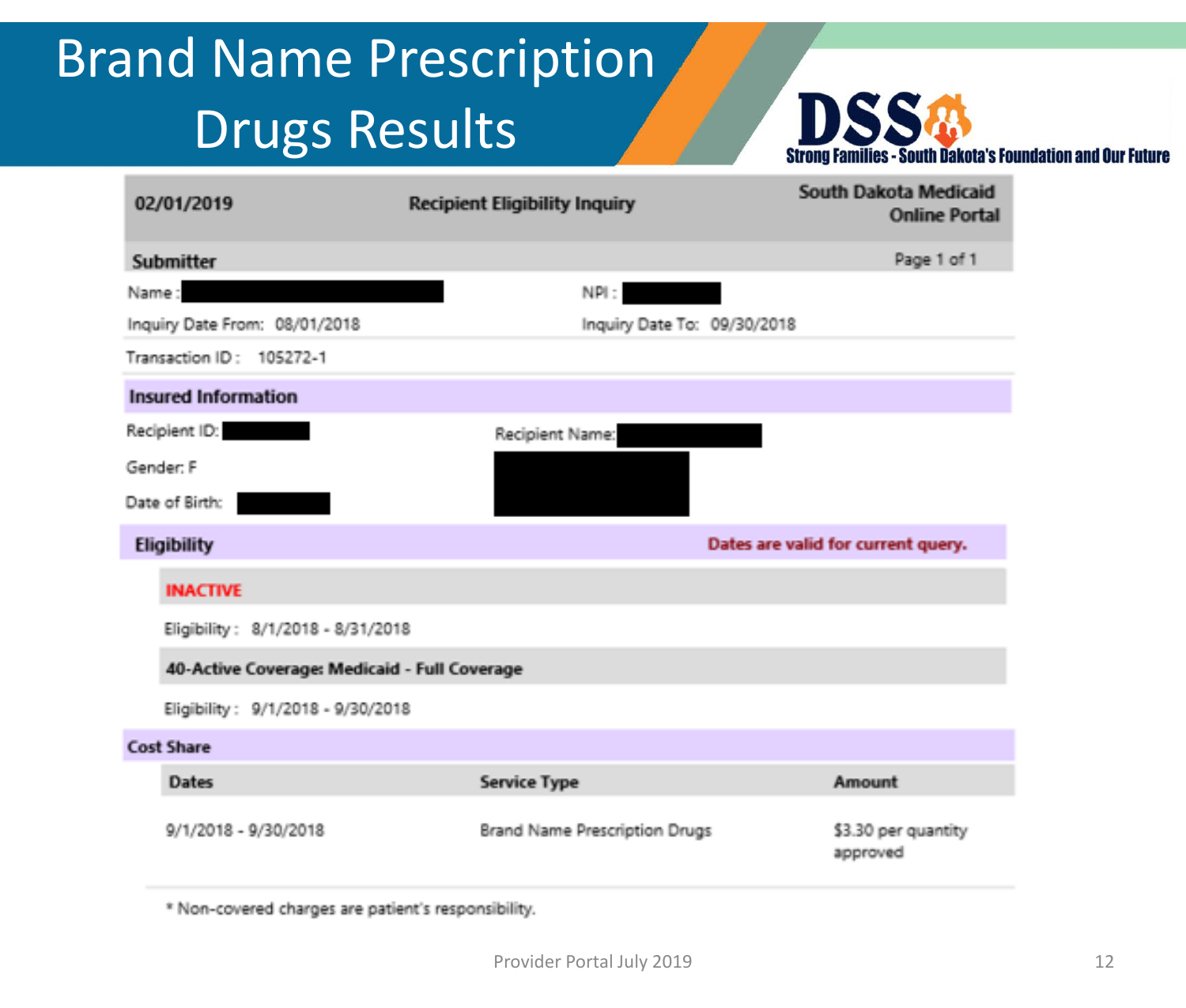

- This search gives you the Long Term Care cost share information for the requested time frame.
- If the recipient is in more than one facility for a month, split cost share amount should be determined by the providers.
	- The full Long Term Care cost share amount for the month is listed
- The associated level of care for the recipient is located at the bottom of the report.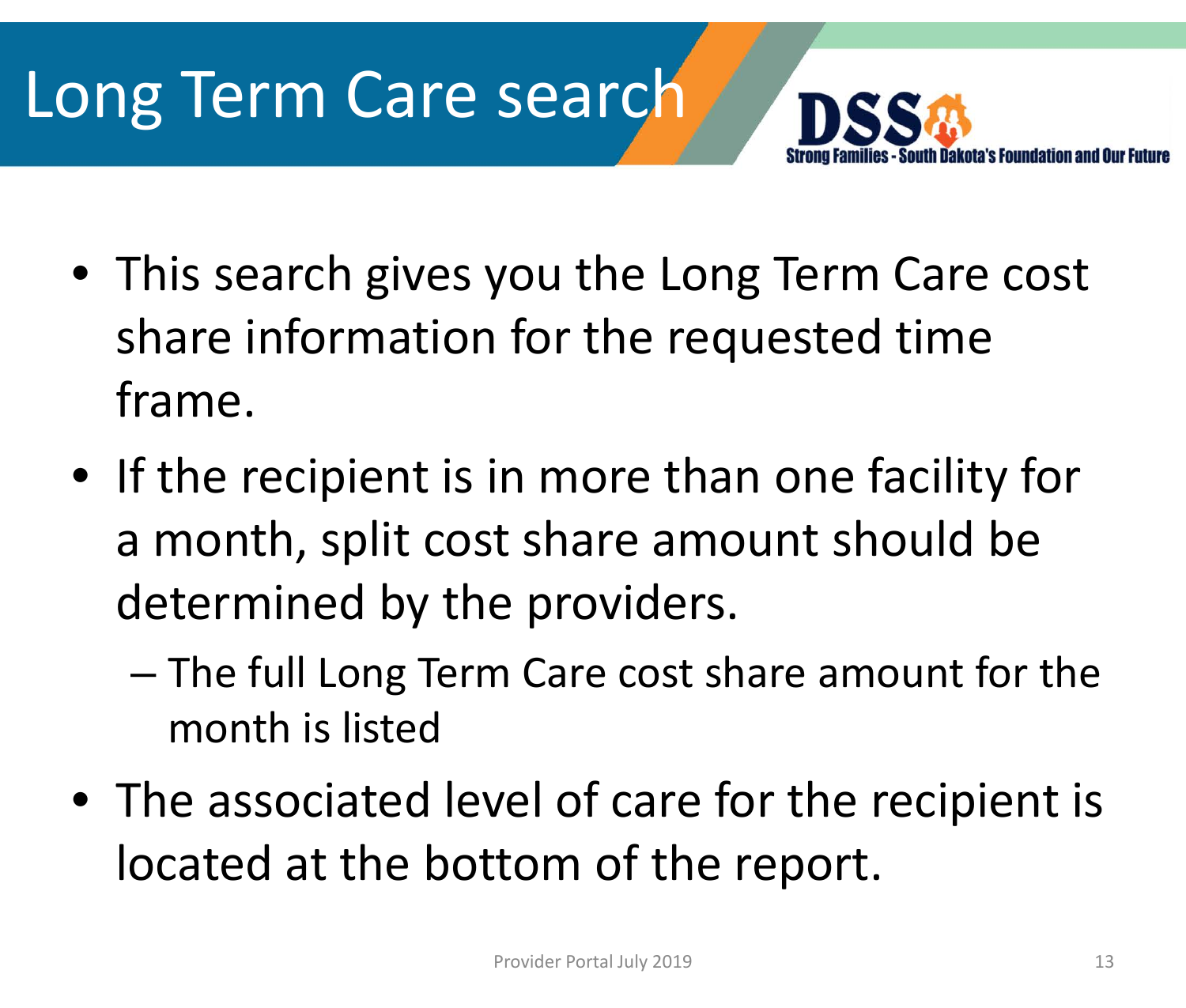#### Long Term Care results



|       | 02/05/2019                                          | <b>Recipient Eligibility Inquiry</b>                                                                                         | South Dakota Medicaid<br><b>Online Portal</b> |
|-------|-----------------------------------------------------|------------------------------------------------------------------------------------------------------------------------------|-----------------------------------------------|
|       | <b>Submitter</b>                                    |                                                                                                                              | Page 1 of 1                                   |
| Name: |                                                     | NPI:<br><u>e de la provincia de la provincia de la provincia de la provincia de la provincia de la provincia de la provi</u> |                                               |
|       | Inquiry Date From: 10/01/2018                       | Inquiry Date To: 11/30/2018                                                                                                  |                                               |
|       | Transaction ID: 105298-1                            |                                                                                                                              |                                               |
|       | <b>Insured Information</b>                          |                                                                                                                              |                                               |
|       | Recipient ID:                                       | Recipient Name:                                                                                                              |                                               |
|       | Gender: M                                           |                                                                                                                              |                                               |
|       | Date of Birth:                                      |                                                                                                                              |                                               |
|       | <b>Eligibility</b>                                  |                                                                                                                              | Dates are valid for current query.            |
|       | 15-Active Coverage: Medicaid - Full Coverage        |                                                                                                                              |                                               |
|       | Eligibility: 10/1/2018 - 11/30/2018                 |                                                                                                                              |                                               |
|       | <b>Cost Share</b>                                   |                                                                                                                              |                                               |
|       | <b>Dates</b>                                        | <b>Service Type</b>                                                                                                          | Amount                                        |
|       | 10/1/2018 - 10/31/2018                              | Long Term Care                                                                                                               | \$448.00 per month                            |
|       | Provider:<br><b>ASSISTED</b><br>LIVING              |                                                                                                                              |                                               |
|       | 11/1/2018 - 11/30/2018                              | Long Term Care                                                                                                               | \$554.00 per month                            |
|       | <b>ASSISTED</b><br>Provider:<br><b>LIVING</b>       |                                                                                                                              |                                               |
|       | * Non-covered charges are patient's responsibility. |                                                                                                                              |                                               |
|       | share split.                                        | * When the recipient is in more than one facility during the same month, the providers should determine the cost             |                                               |
|       | <b>Level of Care</b>                                |                                                                                                                              |                                               |
|       |                                                     |                                                                                                                              |                                               |

HOPE Waiver - Assisted Living

10/1/2018 - 11/30/2018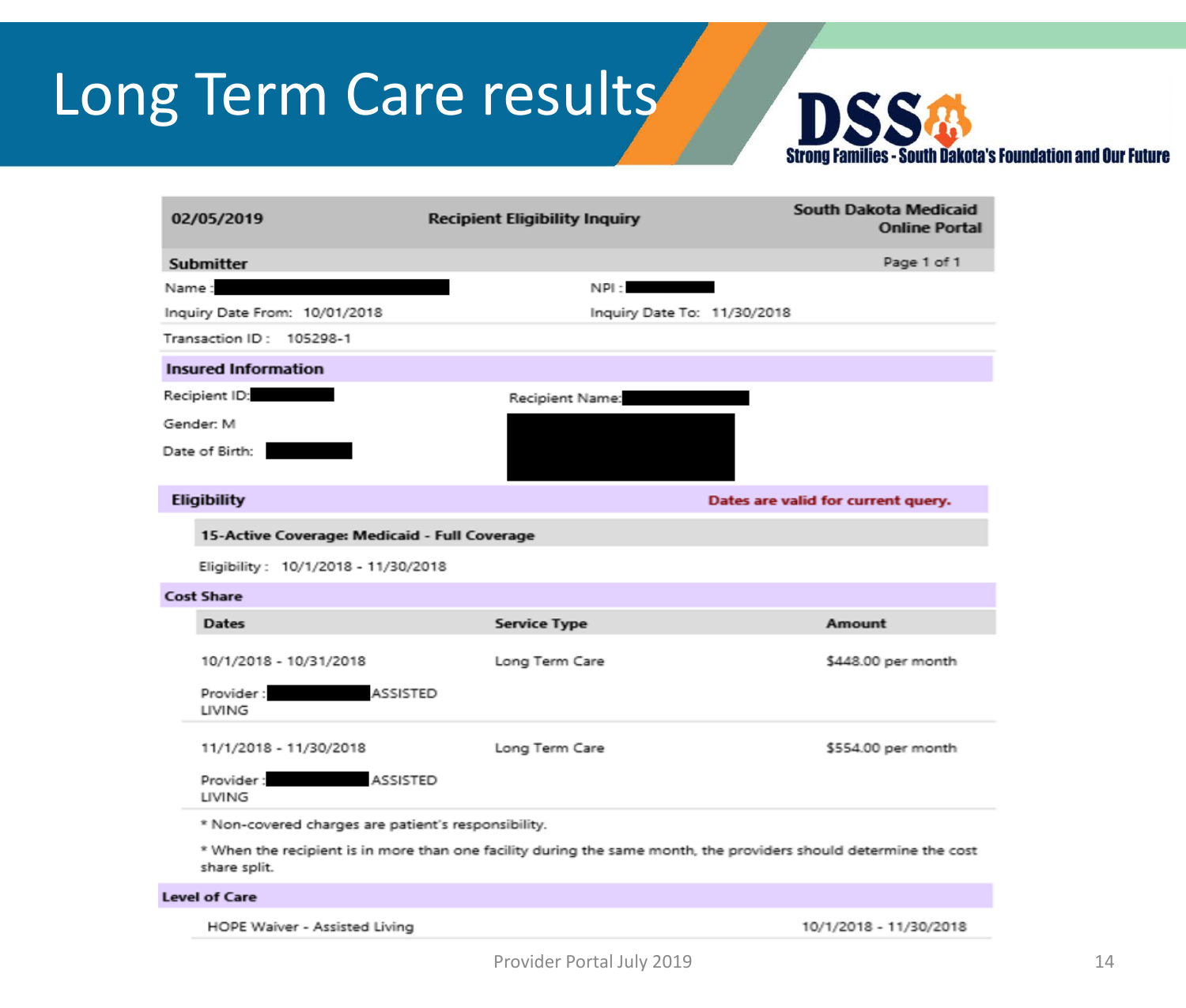## Additional Notes



• Aid category with limitations are displayed as follows. Should you have questions on these limitations please contact our service unit.

| <b>Insured Information</b> |                                                                       |                                           |                            |
|----------------------------|-----------------------------------------------------------------------|-------------------------------------------|----------------------------|
| Recipient ID:              |                                                                       | Recipient Name:                           |                            |
| Gender: F                  |                                                                       |                                           |                            |
| Date of Birth:             |                                                                       |                                           |                            |
|                            |                                                                       |                                           |                            |
| <b>Eligibility</b>         |                                                                       |                                           | Dates are valid for curren |
|                            | 32-Active Coverage: Medicaid - Full Coverage                          |                                           |                            |
|                            | Eligibility: 1/1/2019 - 1/31/2019                                     |                                           |                            |
|                            | 73-Active Coverage: Qualified Medicare Beneficiary - Coverage Limited |                                           |                            |
|                            | Eligibility: 1/1/2019 - 1/31/2019                                     | Limitations<br>Co-Insurance<br>Deductible |                            |
|                            |                                                                       |                                           |                            |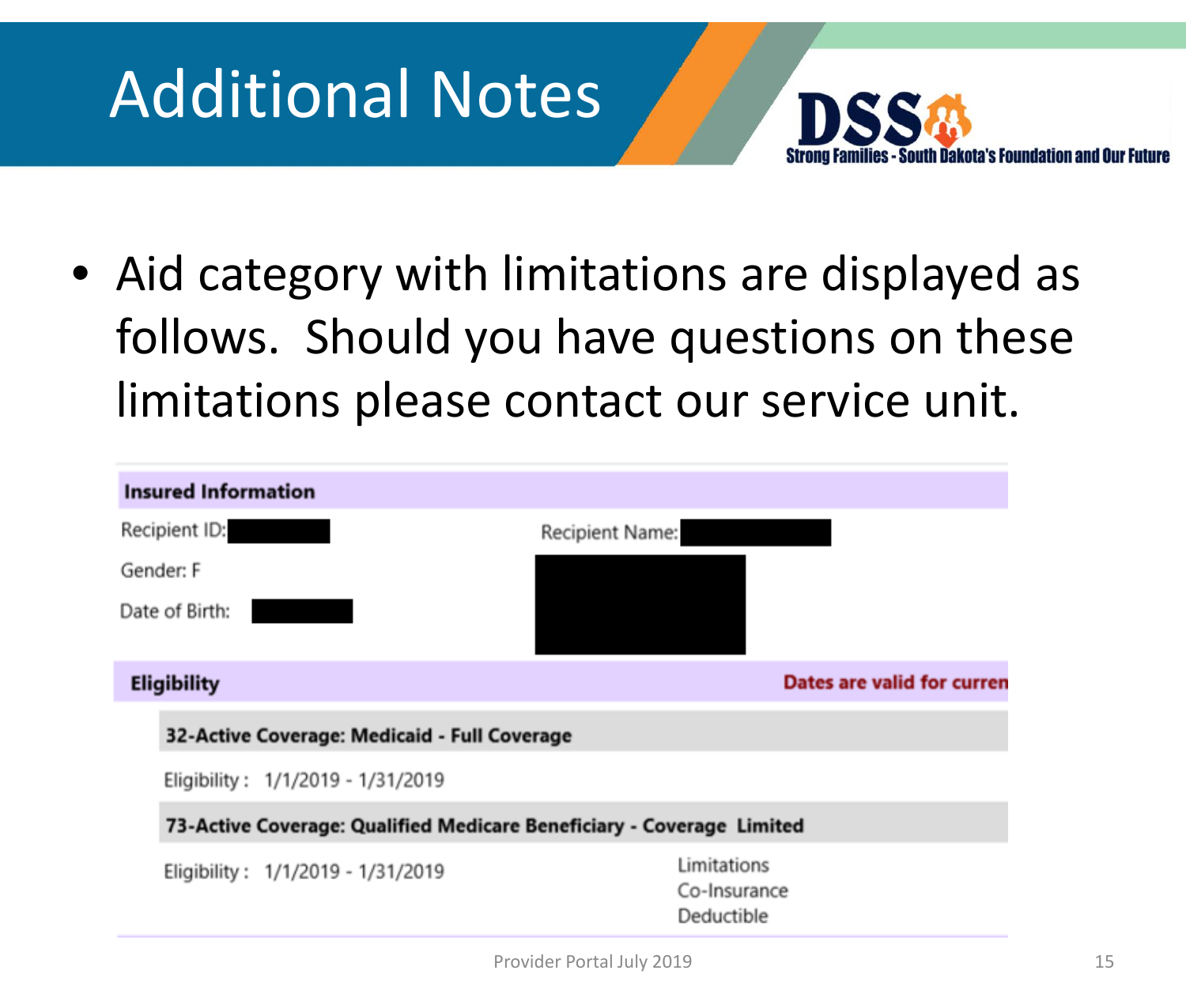



- Adjudicated Claims Listing
	- Allows for a monthly adjudicated claims report based on Billing NPI
- Census Status Report
	- Long Term Services and Supports (LTSS) weekly report that shows recipients and associated case mix for all recipients in that Nursing Home
	- Also gives assessment schedule for those recipients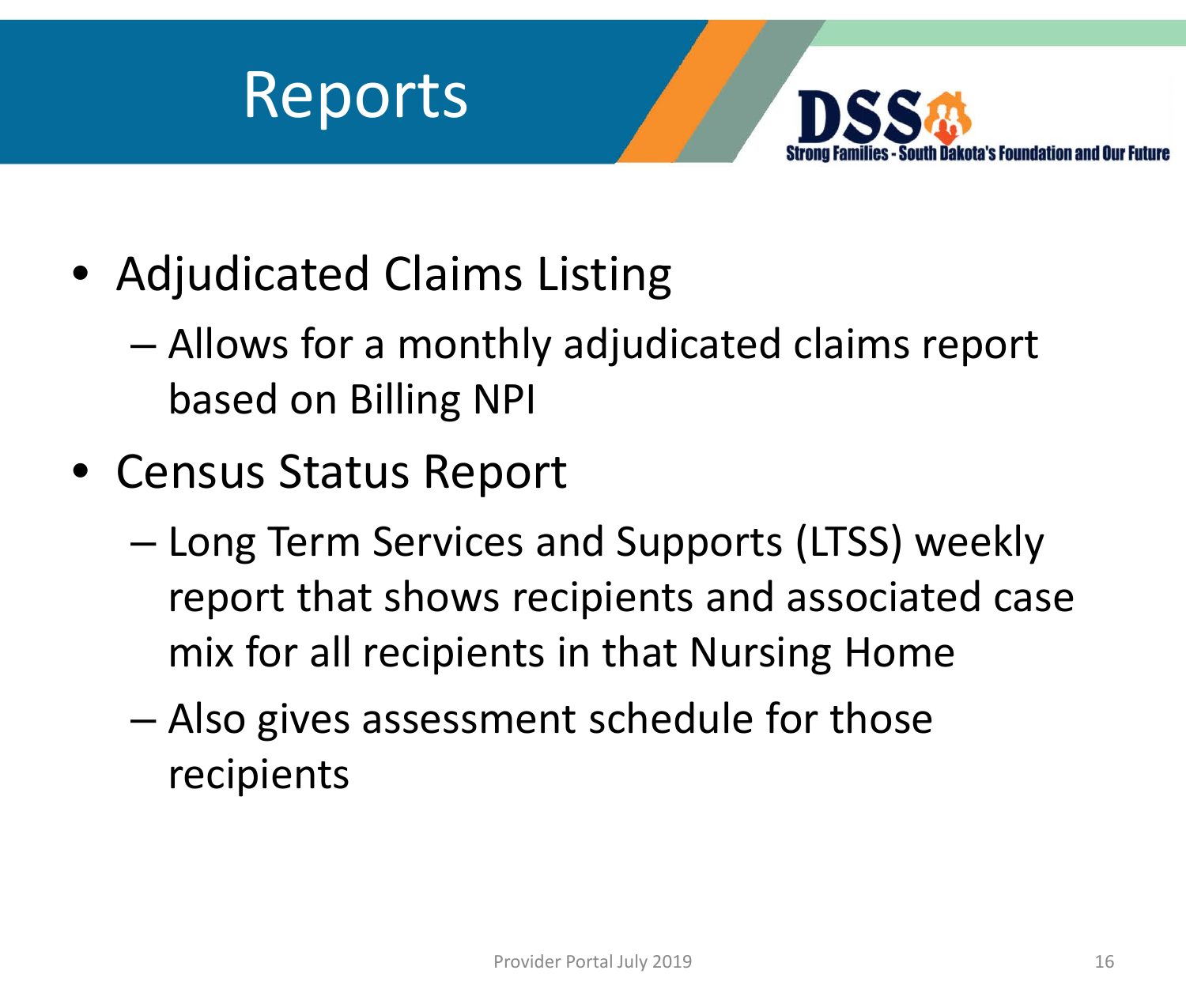



- Health Home
	- Caseload
		- Month based report showing Health Home recipient information for the specific Health Home inquiring for that particular month
	- Claims Paid
		- Excel based report to find paid claims determined by Paid Date or Date of Service for queried ID
	- Core Services
		- Estimation of payment associated with Health Home Caseload for the provider and services provided to the recipient
	- Remit Advice
		- Claim adjudication results for the payroll date searched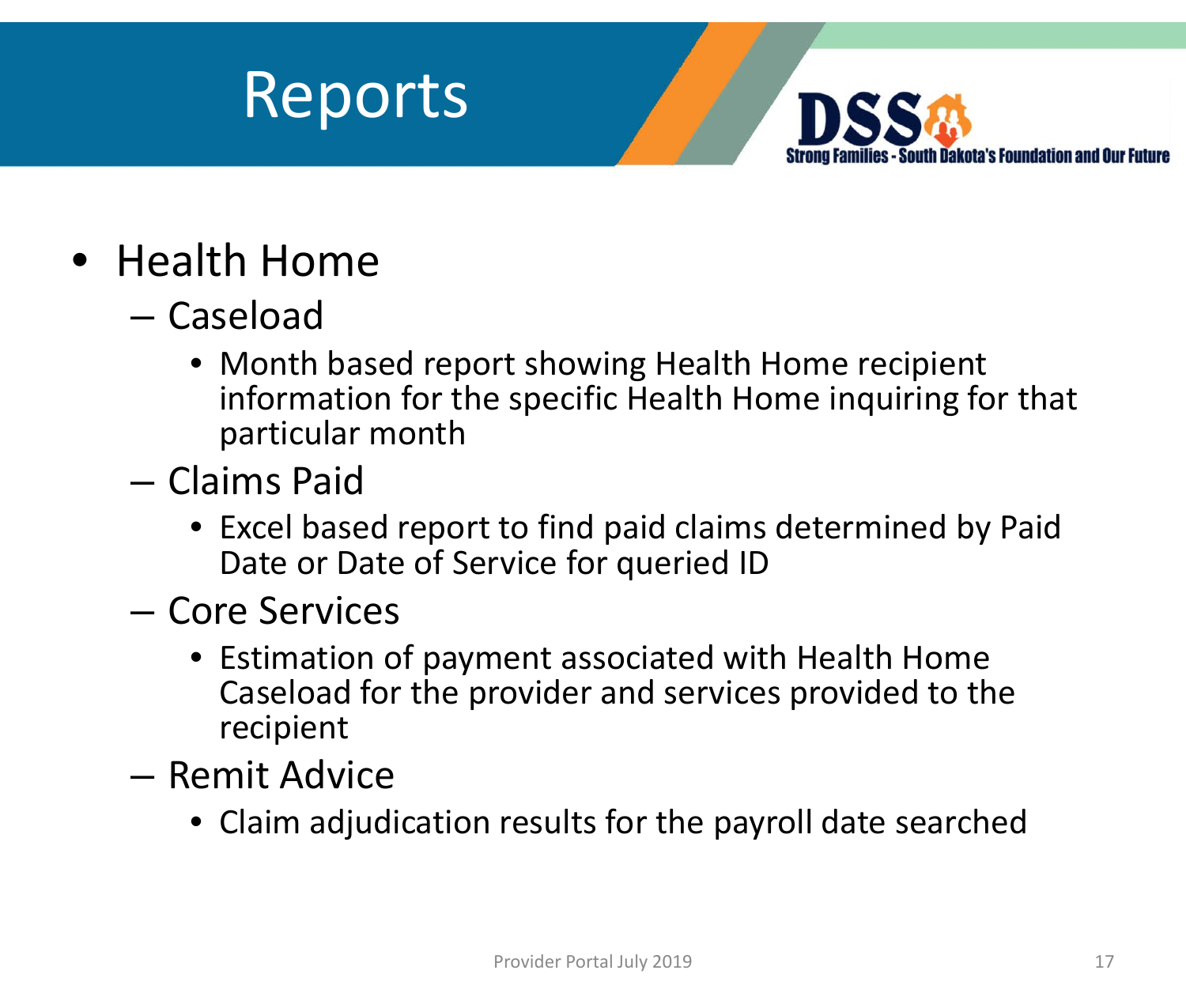



- Medicaid
	- Medicaid Remit Advice
	- Negative Balance Report
- PCP
	- Caseload
	- Claims Paid
	- Remit Advice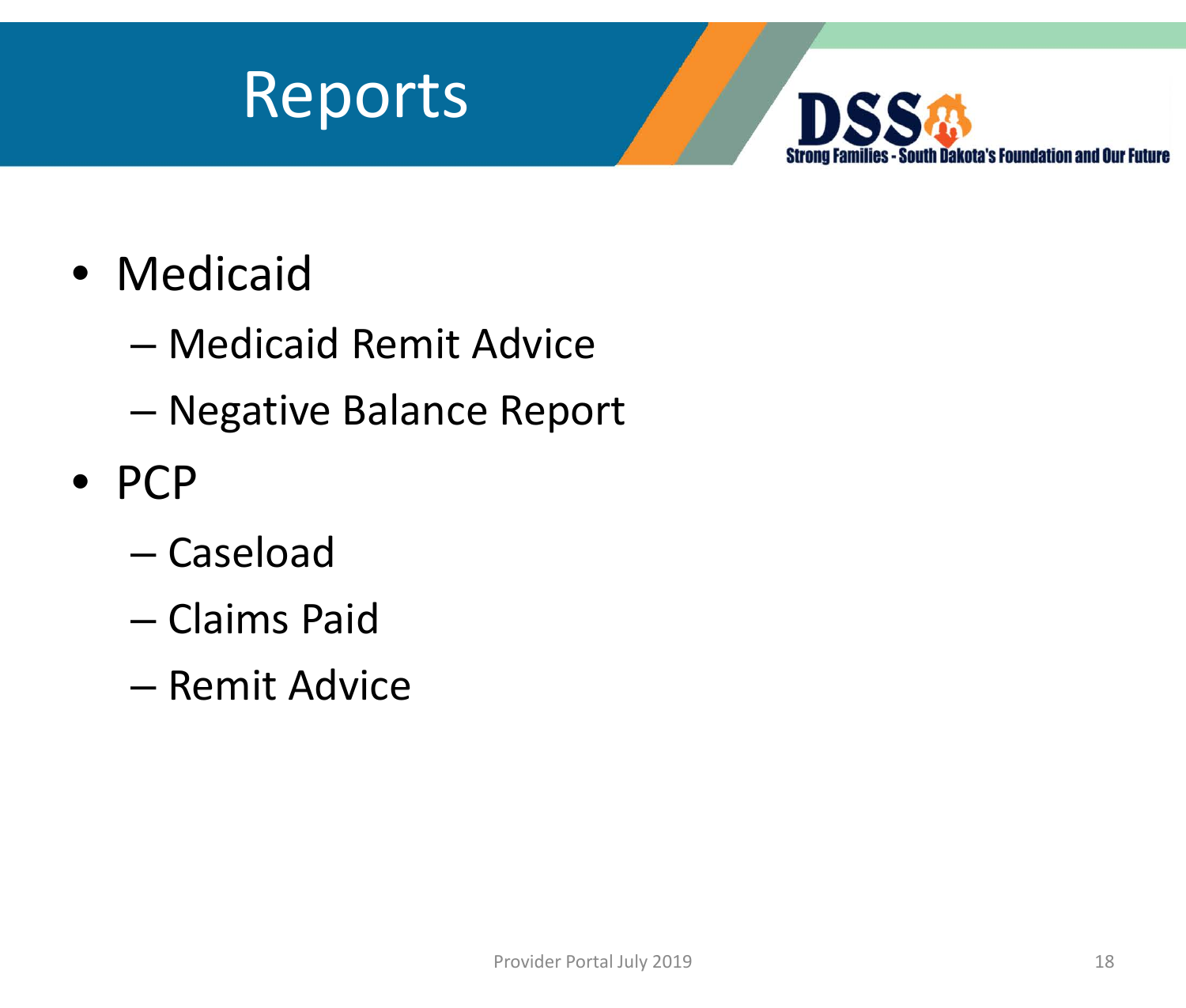## Communications



- Allows providers to submit appeals and inquiries to South Dakota Medicaid
	- NCCI-MUE Review
	- Sterilization Review
	- Timely Filing Review
	- Other Claim Review
	- Coverage Request
	- Fee Schedule Request
- Providers are given the Communication Tab option by the account administrator of the BNPI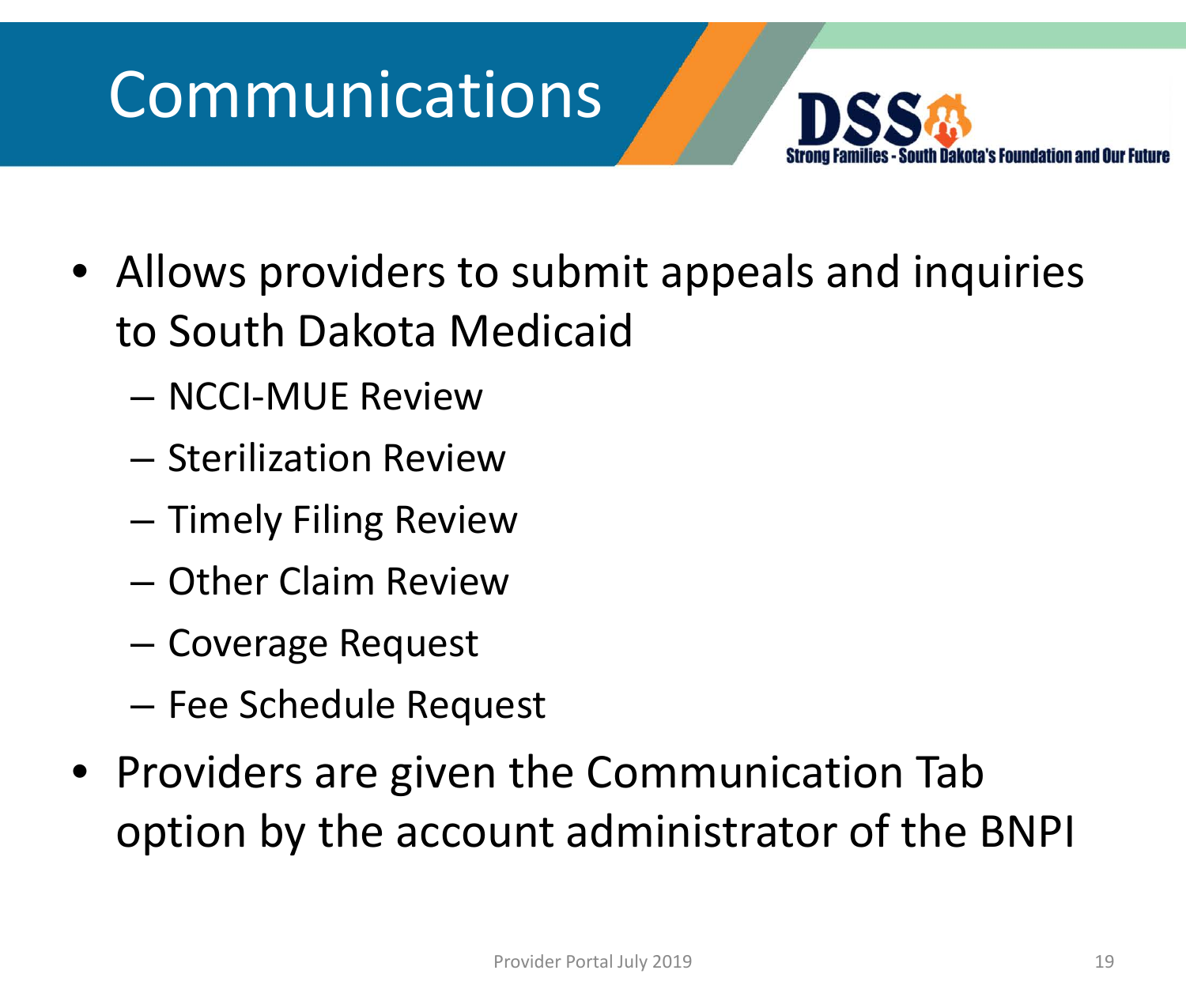## Claims Submission \*ETA Fall 2019



- Submit New CMS-1500
	- Allows submission of a CMS-1500 (HCFA) claim
- Submission List
	- Will show the last 30 days of submitted claims with basic claim status

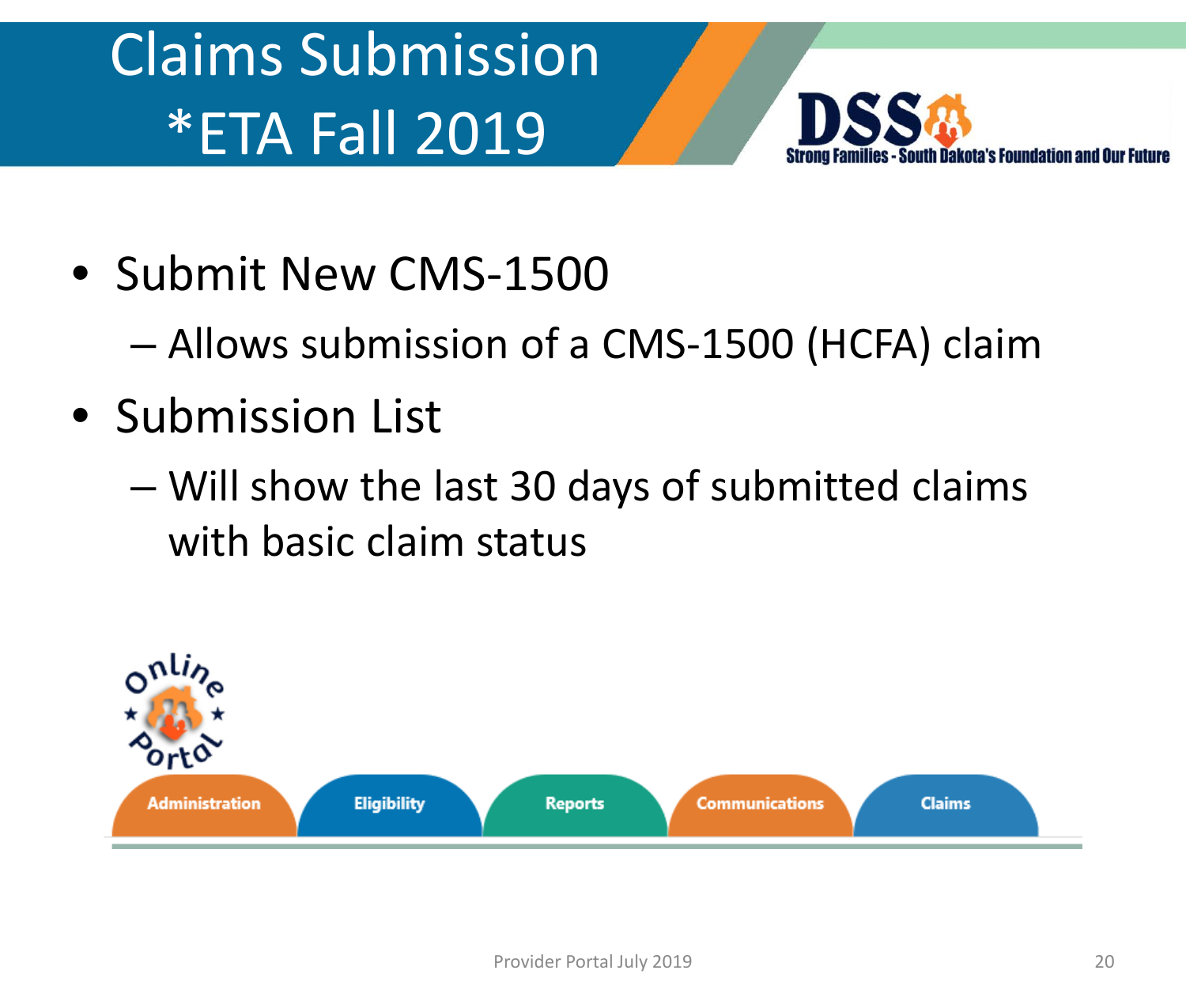

- Screen is set up to look and fill out similar to a paper 1500
- Can submit Medicaid or Medicare Crossover
- The provider submitting must be linked via their provider registration in the portal to the BNPI and SNPI they are submitting
- Will be able to attach two attachments
	- PDF, JPEG, and GIF
	- Up to 10 mb each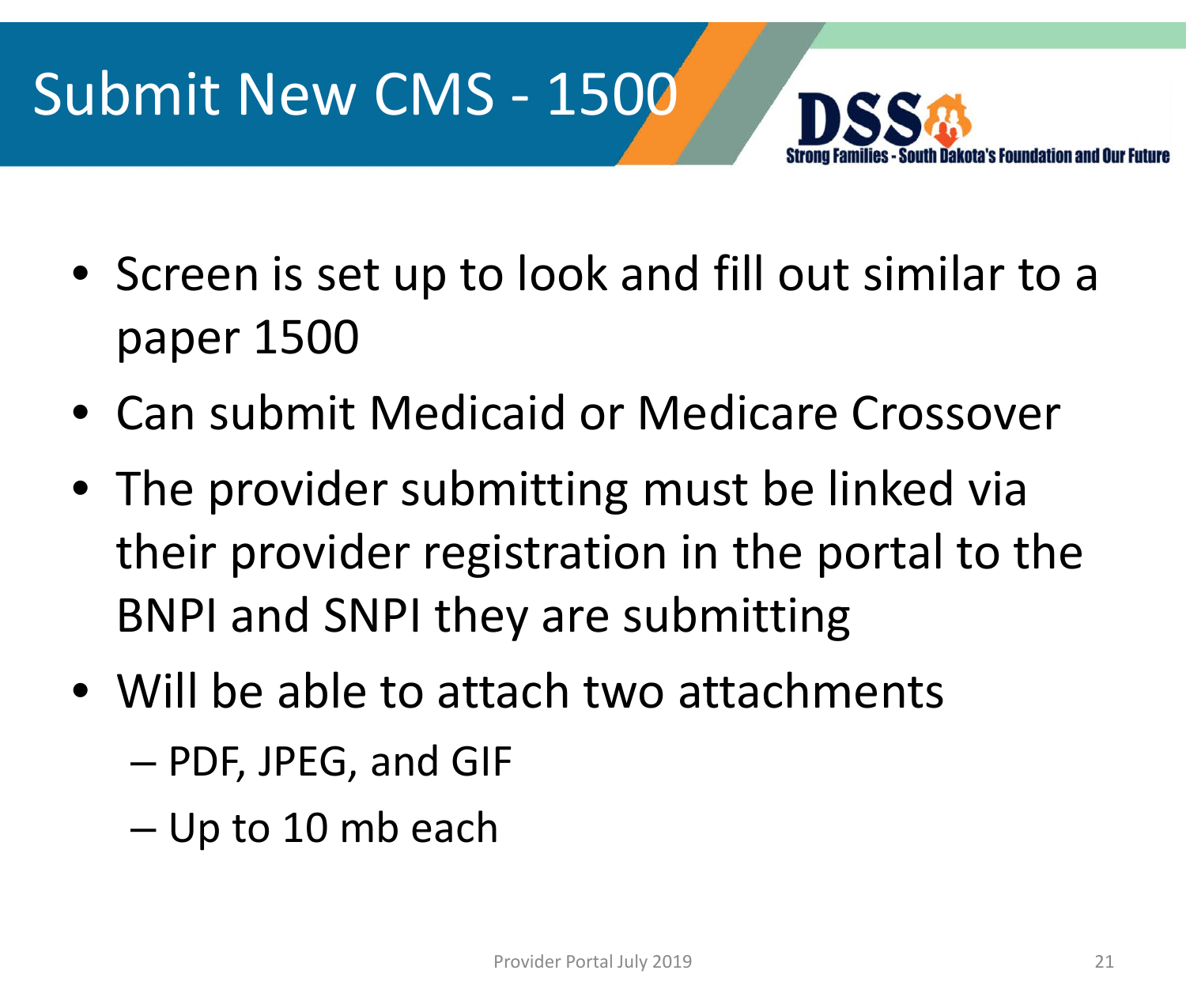#### CMS – 1500 Paper Form



| PROVED BY NATIONAL UNIFORM DLAN COMMITTEE INLICCI (GY)Z<br>T. PKM                                                                                                                                                                                                               |                                                                                         | PEA IT                                                                                                          |
|---------------------------------------------------------------------------------------------------------------------------------------------------------------------------------------------------------------------------------------------------------------------------------|-----------------------------------------------------------------------------------------|-----------------------------------------------------------------------------------------------------------------|
| MECHC HAND<br><b>MUSCAD</b><br><b>CHAIR</b> M<br>TRUCK IN                                                                                                                                                                                                                       | <b>CITI-ALB</b>                                                                         | TA, INSUREETS LO. NUMBER<br>For Program in Italy 12                                                             |
| <b>Neilla Dit</b><br><b>Unexchange</b><br>(Mediach)<br>(ID#OxO4)                                                                                                                                                                                                                | <b>College</b><br>To PLAN<br>VOW                                                        |                                                                                                                 |
| 2. FATERT'S NAME Cast Renta, Fost Name, Middle Initial                                                                                                                                                                                                                          | 1. PACEPATT BATH CATE<br><b>SEX</b>                                                     | 4. ASURED'S NAME CAN Norie, Fire Rame, Mode Initials                                                            |
|                                                                                                                                                                                                                                                                                 | ×<br>M                                                                                  |                                                                                                                 |
| L PATENTS ADDRESS (No. Since)                                                                                                                                                                                                                                                   | 6. PATHINT PELATION/SHP TO RISUPED<br>low<br>Synon)<br>Ohe                              | T. ASUNED'S ADDRESS (No., Siree).                                                                               |
| CITY<br><b>BTATE</b>                                                                                                                                                                                                                                                            | 6. RESERVED FOR MACC VIIA                                                               | 51478<br>CITY                                                                                                   |
|                                                                                                                                                                                                                                                                                 |                                                                                         |                                                                                                                 |
| <b>IV-0006</b><br>TELEPHONE circlude fires Codes                                                                                                                                                                                                                                |                                                                                         | <b>DP GOOS</b><br>FELLIPPEONE CRISINAL AVEN CITED<br>٦                                                          |
| 8 OTHER AGUASTER NAME CLAIR Stores, First Harne, Millella Isrkell,                                                                                                                                                                                                              | IS IS PATENT'S CONSTION RELATED TO:                                                     | ı<br>11. INSURED EPOLICY GROUP OR FECA SUMMER                                                                   |
|                                                                                                                                                                                                                                                                                 |                                                                                         |                                                                                                                 |
| A CTHER REMIND'S POLICY OR GROUP MUMILIN                                                                                                                                                                                                                                        | a. BMILOYMENTY (Durant or Previous)                                                     | <b>KINDSON OF BILL</b><br><b>SER</b>                                                                            |
|                                                                                                                                                                                                                                                                                 | Ives.<br><b>NO</b>                                                                      | ×Г<br>w)                                                                                                        |
| In Palisa Profile FOR NorDC LINE                                                                                                                                                                                                                                                | <b>B. AUTO ACCORAT?</b><br><b>PLACE (State)</b><br><b>VIII</b><br>×                     | 3. CFHER CLAIM @ (Desgrated by MJCC)                                                                            |
| A RESERVED FOR HUGE USE                                                                                                                                                                                                                                                         | 4. GTHER ACCIOENTS                                                                      | a INSURANCE PLAN NAME OR PROGRAM HAME                                                                           |
|                                                                                                                                                                                                                                                                                 | <b>VER</b>                                                                              |                                                                                                                 |
| 4 INSURANCE PLAN NAME OR PROGRAM NAME                                                                                                                                                                                                                                           | TOO CLAIM COOKS (Designated by MUCC)                                                    | 8. IS THERE AND THER HEALTH DENETT PLANT                                                                        |
| READ BACK OF FORM BEFORE COMPLETING & SIGNING THIS FORM.                                                                                                                                                                                                                        |                                                                                         | VIS 40<br>if you complete herts it, bu and let<br>15. Adjustery's OA au/Hackbook PERSON'S SKIAN/URE I authorize |
| 12. PATIENTS OR AUTHORIZED PERSON'S SIGNATURE. I authorize the release of any necksal or other information recessary<br>to pricess this claim. I also request payment of government banefils affred to myself or to the party who accepts assignment<br><b>Salicia</b><br>bowbb | CATE                                                                                    | payment of medical benefits to the understyned physician or supplier for<br>services described below.<br>BOWD   |
| IN DETECT CONTENT ELECTION PLANT, or PRESIMATE GARY                                                                                                                                                                                                                             | <b>H. OTHER DKTS</b>                                                                    | HE ENTER FATIONS JOURNALS TO WORK IN CURRENT COCUPATION                                                         |
| <b>OUR</b>                                                                                                                                                                                                                                                                      | 00<br>٧w<br><b>DUAL</b>                                                                 | FIREMA<br><b>30</b>                                                                                             |
| 17. Next OF REFERRAL PROVIDER OR OTHER SOURCE                                                                                                                                                                                                                                   | the.                                                                                    | is won't guidings outst peut to to current generals,                                                            |
| IS, ADDITIONAL DUAM INFORMATION (Designated by NUDD)                                                                                                                                                                                                                            | th.<br>turn                                                                             | <b>FROM</b><br>10<br><b>IN OUTSIDE LABS</b><br><b>E DIMAGES</b>                                                 |
|                                                                                                                                                                                                                                                                                 |                                                                                         | $-141$<br>NO                                                                                                    |
| 21. DIAGNOSIS OR NATURE OF ILLNESS OR BUURY. Relate A-L to service the Selow (24E).                                                                                                                                                                                             | <b>KOD HAL</b>                                                                          | <b>IS NOT WELL ON</b><br>ORIGINAL REF. NO.                                                                      |
| A1<br>e l<br>R <sub>1</sub>                                                                                                                                                                                                                                                     | a.                                                                                      |                                                                                                                 |
| $E_{1}$<br>6.7<br>6.1                                                                                                                                                                                                                                                           | u.                                                                                      | 23. PROR AUTHORIZATION NUMBER                                                                                   |
| K.<br>De, A<br><b>GATER OF MIRVIO</b><br>ч                                                                                                                                                                                                                                      | PROCEDURES, SERVICES OR SUPPLIES<br>E                                                   |                                                                                                                 |
| Form.<br><b>Via</b><br>PLACE DR<br><b>MA</b><br>00<br>50<br>EMO<br>THOTO<br>MAG                                                                                                                                                                                                 | <b>NATIONAL REAL</b><br><b>Explain Units</b><br><b>ANNOUNCES</b><br>MODP KIR<br>POINTER | <b>NENDERWA</b><br>in.<br>LOWAX<br><b>PACHICKS C. 4</b><br><b>Stuff</b>                                         |
|                                                                                                                                                                                                                                                                                 |                                                                                         |                                                                                                                 |
|                                                                                                                                                                                                                                                                                 |                                                                                         | MR                                                                                                              |
|                                                                                                                                                                                                                                                                                 |                                                                                         | <b>kally</b>                                                                                                    |
|                                                                                                                                                                                                                                                                                 |                                                                                         |                                                                                                                 |
|                                                                                                                                                                                                                                                                                 |                                                                                         | NF1                                                                                                             |
|                                                                                                                                                                                                                                                                                 |                                                                                         |                                                                                                                 |
|                                                                                                                                                                                                                                                                                 |                                                                                         |                                                                                                                 |
|                                                                                                                                                                                                                                                                                 |                                                                                         | MF1                                                                                                             |
|                                                                                                                                                                                                                                                                                 |                                                                                         | NF1                                                                                                             |
|                                                                                                                                                                                                                                                                                 |                                                                                         |                                                                                                                 |
|                                                                                                                                                                                                                                                                                 |                                                                                         | NP:                                                                                                             |
| <b>956 EN</b>                                                                                                                                                                                                                                                                   | 26. PATENTS ACCOUNT NO.<br><b>PT ACCEPT ASSOCIATION</b>                                 | <b>IN TOTAL OHANGE</b><br><b>38 AMOUNT FAID</b><br>30. Revel for NUCC Use                                       |
| INCLUDING DEGREES OR CREDENTINUS<br>(I santify that the statements on the revenue<br>Elong Twice share waiting at any month.                                                                                                                                                    | <b>Typis</b><br><b>No.</b><br>M. SERVICE FACILITY LOCATION INFORMATION                  | ٠<br>×<br>15 BILING PROVIDER NFO & PHA                                                                          |
| 26. PEDERAL TAX LD. MJARICH<br>In Selections or Persidiate on Survivalia                                                                                                                                                                                                        |                                                                                         |                                                                                                                 |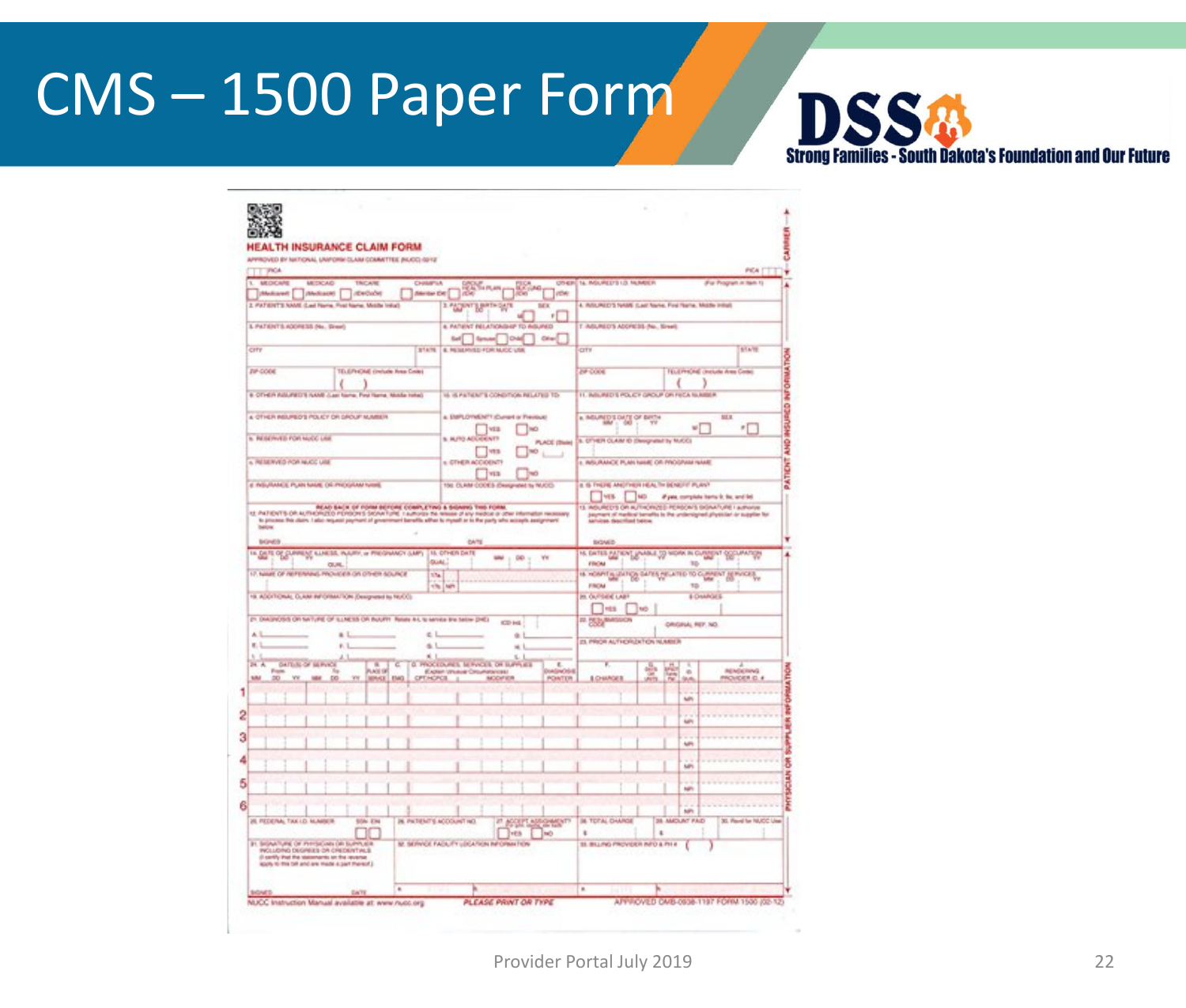#### Submit New CMS - 1500



#### Submit New CMS - 1500

The numbering system of this submission form relates to the CMS-1500 claim form. Please refer to the billing manual found at dss.sd.gov for additional information about billing requirements.

| 33. BILLING PROVIDER ZIP CODE *<br>1. SELECT CLAIM TYPE *<br>$\check{ }$<br>Select Type<br>33a, BILLING PROVIDER NPI *<br>Verify<br>1a. INSURED'S I.D. NUMBER *<br>2. PATIENT'S NAME<br>33b. BILLING PROVIDER TAXONOMY *<br>3. PATIENT'S BIRTH DATE<br>PATIENT'S SEX<br>5. PATIENT'S ADDRESS<br>9. OTHER INSURED'S NAME<br>10. IS PATIENT'S CONDITION RELATED TO:<br>O YES ® NO<br>9a. OTHER INSURED'S POLICY<br>a. EMPLOYMENT?<br>OR GROUP NUMBER<br>O YES ® NO<br><b>b. AUTO ACCIDENT?</b><br>9d. OTHER INSURED PLAN NAME<br>OR PROGRAM NAME<br>O YES ® NO<br>11d. IS THERE ANOTHER HEALTH<br><b>B</b> Save<br>O YES ONO<br>c. OTHER ACCIDENT?<br>BENEFIT PLAN? <sup>*</sup><br>17. NAME OF REFERRING<br>17b. REFERRING, ORDERING,<br>PROVIDER OR OTHER SOURCE<br>OR PRESCRIBING NPI<br><b>19. ADDITIONAL CLAIM</b><br><b>80 Character Limitation</b><br><b>INFORMATION</b><br>21. DIAGNOSIS OR NATURE<br>F.<br>$\mathsf{C}$<br>D<br>E<br>$\mathsf{A}$<br>В<br>*<br>Primary<br>OF ILLNESS OR INJURY<br>К<br>G<br>н<br>22. RESUBMISSION CODE<br>ORIGINAL REFERENCE NO<br>V<br>For Future Development<br>For Future Development<br>23. PRIOR AUTHORIZATION<br><b>B</b> Save<br>NUMBER<br>24.<br>$1*$<br>$\overline{\mathbf{2}}$<br>3<br>$\bf{4}$<br>5<br>6<br>茴<br>茴<br>茴<br>茴<br>ö<br>自<br>A. FROM DOS *<br>曲<br>茴<br>茴<br>茴<br>茴<br>TO DOS *<br>茴<br><b>B. PLACE OF SERVICE *</b><br>C. EMERGENCY<br>$\checkmark$<br>$\checkmark$<br>$\checkmark$<br>$\checkmark$<br>✓<br>$\checkmark$<br>Select<br>Select<br>Select<br>Select<br>Select<br>Select | Denotes required field. A record can only be saved if all required fields have been completed. |  |  |  |  |  |  |  |  |
|------------------------------------------------------------------------------------------------------------------------------------------------------------------------------------------------------------------------------------------------------------------------------------------------------------------------------------------------------------------------------------------------------------------------------------------------------------------------------------------------------------------------------------------------------------------------------------------------------------------------------------------------------------------------------------------------------------------------------------------------------------------------------------------------------------------------------------------------------------------------------------------------------------------------------------------------------------------------------------------------------------------------------------------------------------------------------------------------------------------------------------------------------------------------------------------------------------------------------------------------------------------------------------------------------------------------------------------------------------------------------------------------------------------------------------------------------------------------------------------------------------------------------------------------------|------------------------------------------------------------------------------------------------|--|--|--|--|--|--|--|--|
|                                                                                                                                                                                                                                                                                                                                                                                                                                                                                                                                                                                                                                                                                                                                                                                                                                                                                                                                                                                                                                                                                                                                                                                                                                                                                                                                                                                                                                                                                                                                                      |                                                                                                |  |  |  |  |  |  |  |  |
|                                                                                                                                                                                                                                                                                                                                                                                                                                                                                                                                                                                                                                                                                                                                                                                                                                                                                                                                                                                                                                                                                                                                                                                                                                                                                                                                                                                                                                                                                                                                                      |                                                                                                |  |  |  |  |  |  |  |  |
|                                                                                                                                                                                                                                                                                                                                                                                                                                                                                                                                                                                                                                                                                                                                                                                                                                                                                                                                                                                                                                                                                                                                                                                                                                                                                                                                                                                                                                                                                                                                                      |                                                                                                |  |  |  |  |  |  |  |  |
|                                                                                                                                                                                                                                                                                                                                                                                                                                                                                                                                                                                                                                                                                                                                                                                                                                                                                                                                                                                                                                                                                                                                                                                                                                                                                                                                                                                                                                                                                                                                                      |                                                                                                |  |  |  |  |  |  |  |  |
|                                                                                                                                                                                                                                                                                                                                                                                                                                                                                                                                                                                                                                                                                                                                                                                                                                                                                                                                                                                                                                                                                                                                                                                                                                                                                                                                                                                                                                                                                                                                                      |                                                                                                |  |  |  |  |  |  |  |  |
|                                                                                                                                                                                                                                                                                                                                                                                                                                                                                                                                                                                                                                                                                                                                                                                                                                                                                                                                                                                                                                                                                                                                                                                                                                                                                                                                                                                                                                                                                                                                                      |                                                                                                |  |  |  |  |  |  |  |  |
|                                                                                                                                                                                                                                                                                                                                                                                                                                                                                                                                                                                                                                                                                                                                                                                                                                                                                                                                                                                                                                                                                                                                                                                                                                                                                                                                                                                                                                                                                                                                                      |                                                                                                |  |  |  |  |  |  |  |  |
|                                                                                                                                                                                                                                                                                                                                                                                                                                                                                                                                                                                                                                                                                                                                                                                                                                                                                                                                                                                                                                                                                                                                                                                                                                                                                                                                                                                                                                                                                                                                                      |                                                                                                |  |  |  |  |  |  |  |  |
|                                                                                                                                                                                                                                                                                                                                                                                                                                                                                                                                                                                                                                                                                                                                                                                                                                                                                                                                                                                                                                                                                                                                                                                                                                                                                                                                                                                                                                                                                                                                                      |                                                                                                |  |  |  |  |  |  |  |  |
|                                                                                                                                                                                                                                                                                                                                                                                                                                                                                                                                                                                                                                                                                                                                                                                                                                                                                                                                                                                                                                                                                                                                                                                                                                                                                                                                                                                                                                                                                                                                                      |                                                                                                |  |  |  |  |  |  |  |  |
|                                                                                                                                                                                                                                                                                                                                                                                                                                                                                                                                                                                                                                                                                                                                                                                                                                                                                                                                                                                                                                                                                                                                                                                                                                                                                                                                                                                                                                                                                                                                                      |                                                                                                |  |  |  |  |  |  |  |  |
|                                                                                                                                                                                                                                                                                                                                                                                                                                                                                                                                                                                                                                                                                                                                                                                                                                                                                                                                                                                                                                                                                                                                                                                                                                                                                                                                                                                                                                                                                                                                                      |                                                                                                |  |  |  |  |  |  |  |  |
|                                                                                                                                                                                                                                                                                                                                                                                                                                                                                                                                                                                                                                                                                                                                                                                                                                                                                                                                                                                                                                                                                                                                                                                                                                                                                                                                                                                                                                                                                                                                                      |                                                                                                |  |  |  |  |  |  |  |  |
|                                                                                                                                                                                                                                                                                                                                                                                                                                                                                                                                                                                                                                                                                                                                                                                                                                                                                                                                                                                                                                                                                                                                                                                                                                                                                                                                                                                                                                                                                                                                                      |                                                                                                |  |  |  |  |  |  |  |  |
|                                                                                                                                                                                                                                                                                                                                                                                                                                                                                                                                                                                                                                                                                                                                                                                                                                                                                                                                                                                                                                                                                                                                                                                                                                                                                                                                                                                                                                                                                                                                                      |                                                                                                |  |  |  |  |  |  |  |  |
|                                                                                                                                                                                                                                                                                                                                                                                                                                                                                                                                                                                                                                                                                                                                                                                                                                                                                                                                                                                                                                                                                                                                                                                                                                                                                                                                                                                                                                                                                                                                                      |                                                                                                |  |  |  |  |  |  |  |  |
|                                                                                                                                                                                                                                                                                                                                                                                                                                                                                                                                                                                                                                                                                                                                                                                                                                                                                                                                                                                                                                                                                                                                                                                                                                                                                                                                                                                                                                                                                                                                                      |                                                                                                |  |  |  |  |  |  |  |  |
|                                                                                                                                                                                                                                                                                                                                                                                                                                                                                                                                                                                                                                                                                                                                                                                                                                                                                                                                                                                                                                                                                                                                                                                                                                                                                                                                                                                                                                                                                                                                                      |                                                                                                |  |  |  |  |  |  |  |  |
|                                                                                                                                                                                                                                                                                                                                                                                                                                                                                                                                                                                                                                                                                                                                                                                                                                                                                                                                                                                                                                                                                                                                                                                                                                                                                                                                                                                                                                                                                                                                                      |                                                                                                |  |  |  |  |  |  |  |  |
|                                                                                                                                                                                                                                                                                                                                                                                                                                                                                                                                                                                                                                                                                                                                                                                                                                                                                                                                                                                                                                                                                                                                                                                                                                                                                                                                                                                                                                                                                                                                                      |                                                                                                |  |  |  |  |  |  |  |  |
|                                                                                                                                                                                                                                                                                                                                                                                                                                                                                                                                                                                                                                                                                                                                                                                                                                                                                                                                                                                                                                                                                                                                                                                                                                                                                                                                                                                                                                                                                                                                                      |                                                                                                |  |  |  |  |  |  |  |  |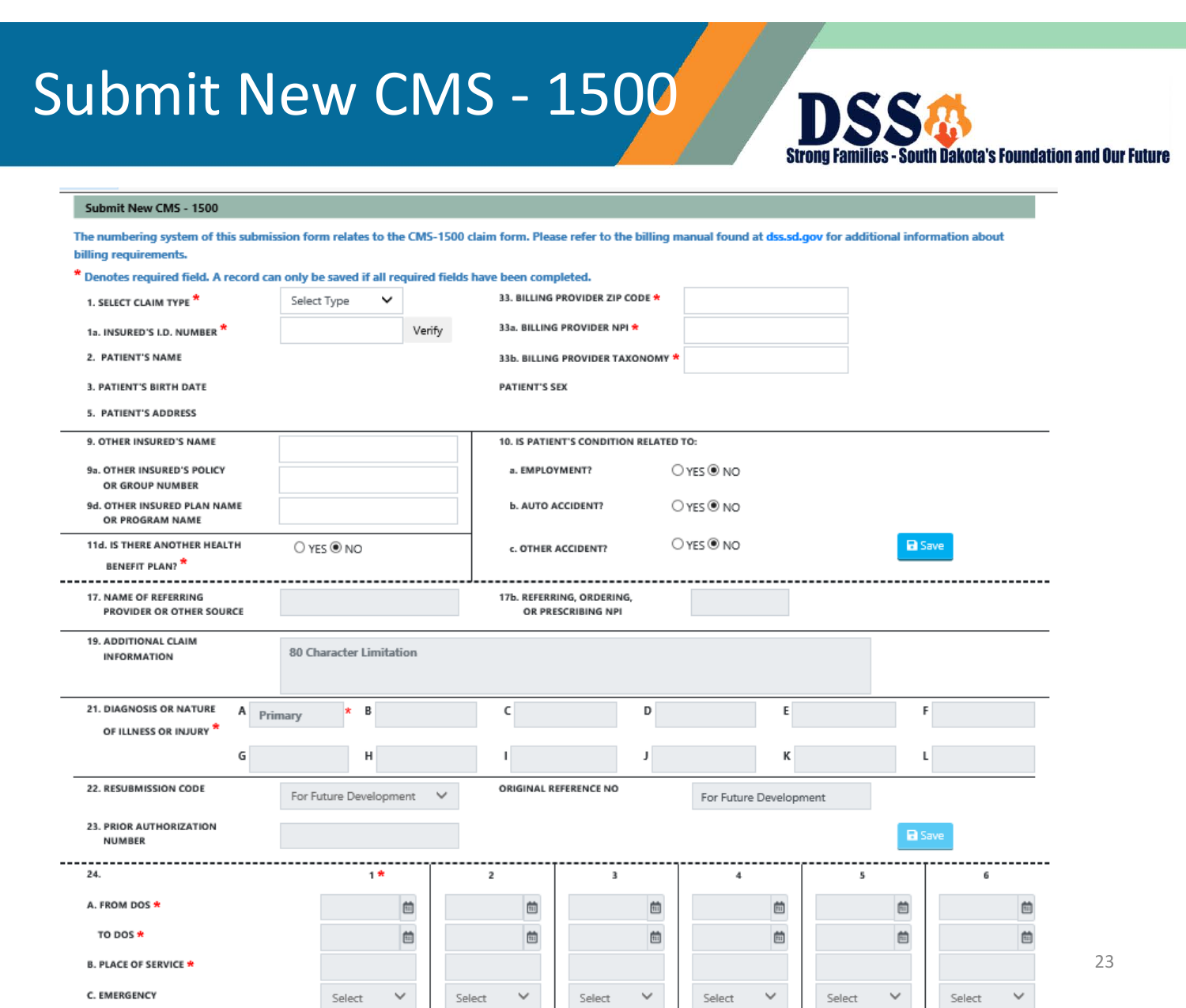



| <b>NDC QUANTITY</b>                  |                                                                                                             |              |        |                 |                           |              |        |              |        |              |               |              |
|--------------------------------------|-------------------------------------------------------------------------------------------------------------|--------------|--------|-----------------|---------------------------|--------------|--------|--------------|--------|--------------|---------------|--------------|
| <b>NDC UNIT OF MEASURE</b>           | Select                                                                                                      | $\checkmark$ | Select | $\checkmark$    | Select                    | $\checkmark$ | Select | $\checkmark$ | Select | $\checkmark$ | Select        | $\checkmark$ |
| E. DIAGNOSIS POINTER *               | A                                                                                                           | $\checkmark$ | А      | $\checkmark$    | А                         | $\checkmark$ | А      | $\checkmark$ | A      | $\checkmark$ | Α             | $\checkmark$ |
| F. \$ CHARGES *                      |                                                                                                             |              |        |                 |                           |              |        |              |        |              |               |              |
| \$ CONTRACTUAL (CTR)                 |                                                                                                             |              |        |                 |                           |              |        |              |        |              |               |              |
| <b>\$ OTHER PAID</b>                 |                                                                                                             |              |        |                 |                           |              |        |              |        |              |               |              |
| <b>G. DAYS OR UNITS OF SERVICE *</b> |                                                                                                             |              |        |                 |                           |              |        |              |        |              |               |              |
| H. EPSDT/FAMILY PLANNING             | Select                                                                                                      | $\checkmark$ | Select | $\checkmark$    | Select                    | $\checkmark$ | Select | $\checkmark$ | Select | $\checkmark$ | Select        | $\checkmark$ |
| J. RENDERING PROVIDER NPI            |                                                                                                             |              |        |                 |                           |              |        |              |        |              |               |              |
| <b>RENDERING TAXONOMY</b>            |                                                                                                             |              |        |                 |                           |              |        |              |        |              |               |              |
|                                      | Validate                                                                                                    |              |        |                 |                           |              |        |              |        |              |               |              |
|                                      |                                                                                                             |              |        |                 |                           |              |        |              |        |              |               |              |
| 25. FEDERAL TAX I.D.                 |                                                                                                             |              |        |                 | 26. PATIENT'S ACCOUNT NO. |              |        |              |        |              |               |              |
| 28. \$ TOTAL CHARGE *                |                                                                                                             |              |        |                 | 29. \$ TOTAL AMOUNT PAID  |              |        |              |        |              |               |              |
| <b>32. SERVICE FACILITY</b>          |                                                                                                             |              |        |                 |                           |              |        |              |        |              |               |              |
| <b>LOCATION ZIP CODE</b>             |                                                                                                             |              |        |                 |                           |              |        |              |        |              |               |              |
|                                      |                                                                                                             |              |        |                 |                           |              |        |              |        |              | <b>B</b> Save |              |
|                                      |                                                                                                             |              |        |                 |                           |              |        |              |        |              |               |              |
|                                      |                                                                                                             |              |        |                 |                           |              |        |              |        |              |               |              |
|                                      | Up to 2 attachments with a max of 10 mb each can be uploaded with the following formats. PDF, JPEG and GIF. |              |        |                 |                           |              |        |              |        |              |               |              |
| + Add Attachment                     |                                                                                                             |              |        |                 |                           |              |        |              |        |              |               |              |
|                                      |                                                                                                             |              |        | <b>X</b> Cancel | <b>V</b> Submit           |              |        |              |        |              |               |              |
|                                      |                                                                                                             |              |        |                 |                           |              |        |              |        |              |               |              |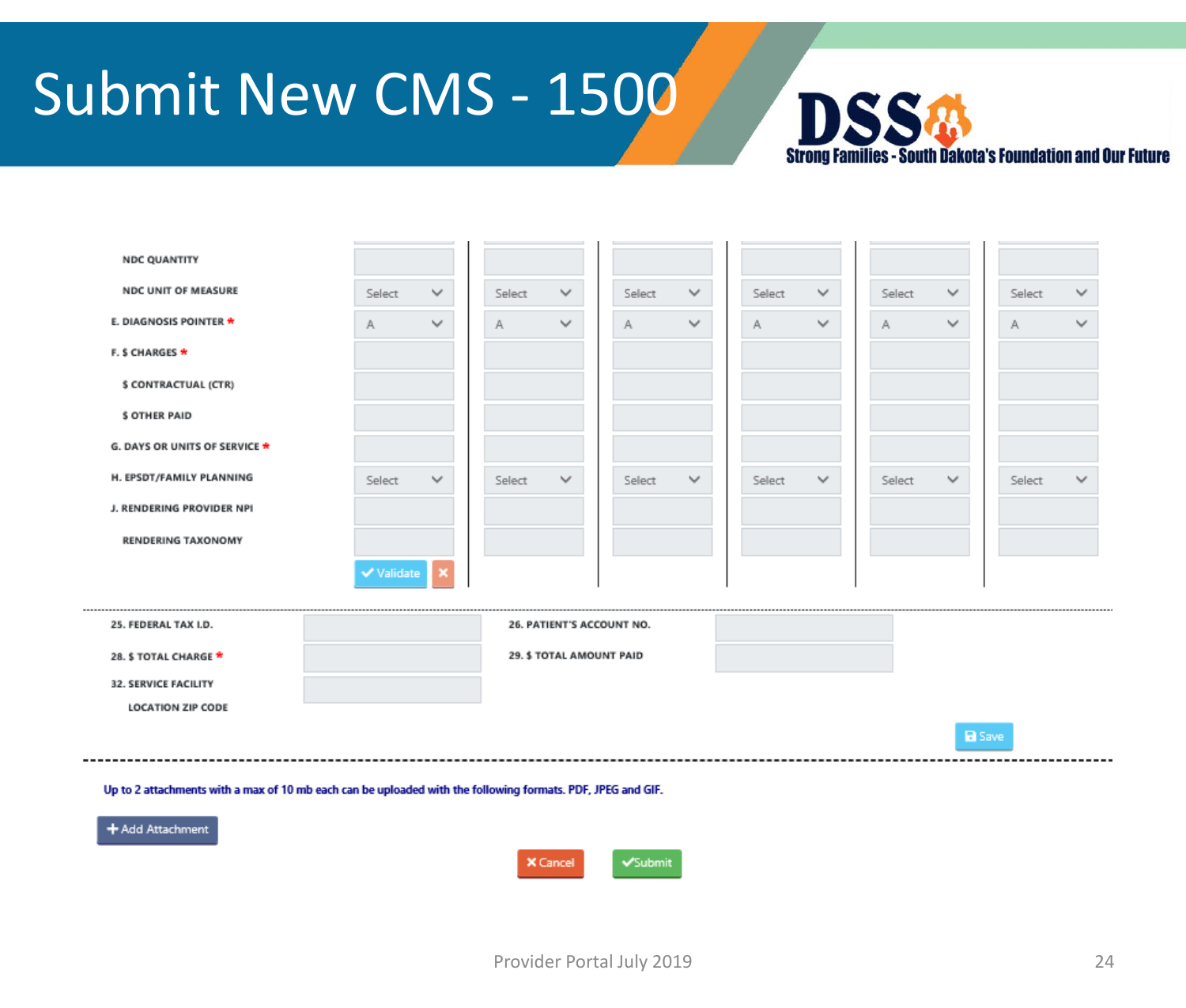# Claim Submission List



- Will show initial claim status of the last 30 days submitted claims
	- In Process
	- Submitted
	- Rejected
	- Accepted
- Multiple options to filter the information
- Can open up accepted records to see more claim specific information